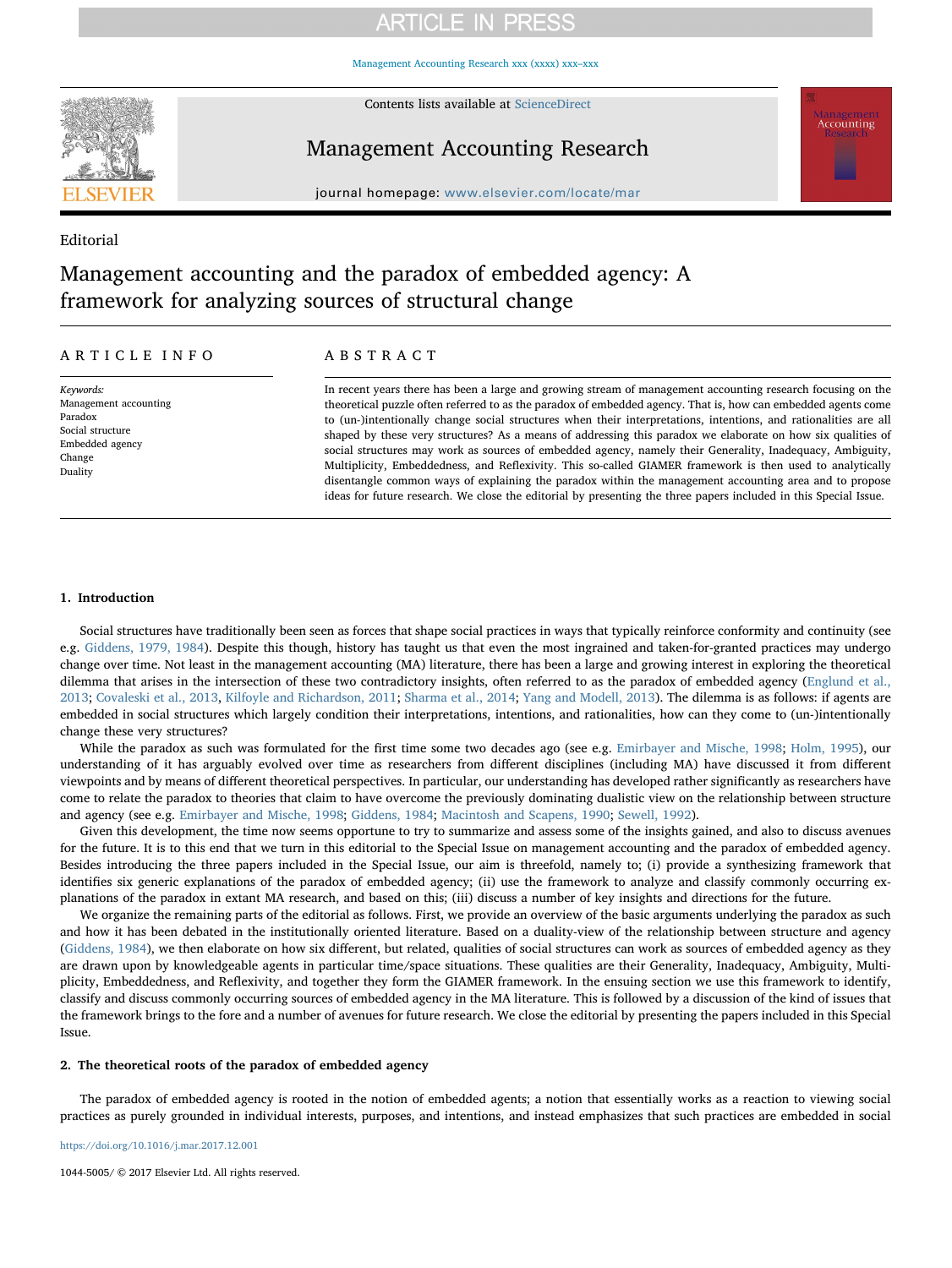### Editorial *Management Accounting Research xxx (xxxx) xxx–xxx*

structures. Adding the notion of a 'paradox' means emphasizing the seemingly inconceivable or contradictory idea of embedded agents being able to change the structures which provide the very conditions of the agents' own constitution (cf. [Emirbayer and Mische, 1998;](#page-8-3) [Holm, 1995\)](#page-9-2). When we henceforth refer to the notion embedded agency, we thus refer to the paradox of structurally embedded agents—intentionally or unintentionally—bringing about structural change.

The paradox of embedded agency has attracted widespread and sustained interest in the institutionally oriented literature as it provides a means of reconciling the divide between those that focus more on the first half of the notion 'embedded agency' (the structure-centred part of the literature) and those that have directed their attention more to the latter half (the agency-centred part of the literature) (for in-depth discussions, see e.g. [Emirbayer and Mische, 1998](#page-8-3); [Giddens, 1984;](#page-8-4) [Sewell, 1992](#page-9-4)).

Starting with the former, the structure-centred literature shares an interest in how social practices are constrained or shaped by social structures, and includes classical writings on structuralism and systems theory as well as more recent writings from a neo-institutional and path dependency perspective (see e.g. [Sovacool and Hess, 2017](#page-9-5)). Although structural embeddedness may refer to many different things, ranging from rationalized myths [\(Meyer and Rowan, 1977\)](#page-9-6) and common belief systems ([Zucker, 1983](#page-10-1); [Grenwood et al., 2008](#page-9-7)) to scripts ([Abdelnour et al., 2017](#page-8-5); [Zucker, 1987\)](#page-10-2) and cultural schemes [\(Emirbayer and Mische, 1998;](#page-8-3) [Hasselbladh and Kallinikos, 2000\)](#page-9-8), they all direct attention to something beyond the individual agent. Something that is collective or social (cf. [Abdelnour et al., 2017,](#page-8-5) [Meyer and Höllerer, 2014](#page-9-9); [Scott, 2001](#page-9-10); [Zucker, 1977](#page-10-3)).

The structure-centred writings argue that social structures are generative of social practices [\(Amenta and Ramsey, 2010](#page-8-6); [Battilana and D](#page-8-7)'Aunno, [2009;](#page-8-7) [Jepperson, 1991](#page-9-11)). That is, they provide a complex network of beliefs and conventions that not only prescribe particular practices, but also constitute the very ideals, discourses and intentions that make up such practices [\(Hasselbladh and Kallinikos, 2000](#page-9-8)). And on this basis, this literature has focused primarily on the more conforming and enduring aspects of social life. For example, institutionally oriented scholars have been concerned with issues of isomorphism ([DiMaggio and Powell, 1983](#page-8-8)), repetitiveness [\(Oliver, 1991](#page-9-12)), social stability ([Scott, 1987, 2008\)](#page-9-13) and relative permanence ([Zucker, 1977\)](#page-10-3). This does not necessarily imply a view of human agents as 'social dupes' that mindlessly respond to whatever is expected from them. However, it has raised the question of how to conceptualize agency in a meaningful way while still taking into account the fact that social reproduction of these structures generally works towards conformity and continuity.

As a potential remedy to this question, another part of the literature has been more concerned with the latter half of the notion 'embedded agency'. This literature ranges from early forms of action theories (based on the writings of Schutz, Mead, Goffman, Garfinkel and others, for overviews, see e.g. [Giddens, 1979](#page-8-0); [Weik, 2012\)](#page-10-4) to more recent writings covering issues of institutional entrepreneurship [\(DiMaggio, 1988;](#page-8-9) [Battilana](#page-8-7) and D'[Aunno, 2009\)](#page-8-7), institutional work ([Lawrence and Suddaby, 2006;](#page-9-14) [Lawrence et al., 2011\)](#page-9-15), and social movements ([Fligstein, 2001;](#page-8-10) [Lounsbury](#page-9-16) [et al., 2003](#page-9-16)).

Although not necessarily focusing explicitly on the paradox of embedded agency, this literature has highlighted a number of issues concerning how to understand agency in an embedded world. To begin with, it has brought increased attention to the nature of the structures per se, such as where they are located (i.e. whether they exist beyond the individual agent or as mental models, see e.g. [Heugens and Lander, 2009](#page-9-17)), their ontological status (i.e. whether they have an objective existence or exist only as social constructions, see e.g. [Reckwitz, 2002](#page-9-18)), and their relative strength (i.e. whether they constitute an iron cage from which there is no obvious escape or whether they are a constraint that may be strategically dealt with, see e.g. [Amenta and Ramsey, 2010](#page-8-6)).

Relatedly, this literature has enabled a more elaborated discussion of how agents are connected to, and may be able to act upon, the social structures in which they are embedded [\(Bandura, 2001;](#page-8-11) [Hwang and Colyvas, 2011\)](#page-9-19). For example, not only do agents know how to uphold particular practices, they may also skillfully draw upon various forms of information and knowledge about those very practices as a way of examining and changing them (cf. [Giddens, 1990a\)](#page-8-12). The premise is that abstract forms of representation allow agents to experience and reflect upon practices from a distance ([Bandura, 2001;](#page-8-11) [Bruce and von Staden, 2017](#page-8-13); [Hwang and Colyvas, 2011\)](#page-9-19), to move 'beyond themselves' [\(Emirbayer and Mische, 1998](#page-8-3)) and engage in retrospective critiques of the existing arrangements [\(Colomy, 1998\)](#page-8-14). They may also involve themselves in "an imaginative engagement of the future" (Emirbayer and Mische, 1998, p. 984). That is, they may construct images of a (wished-for) future in the form of ambitions, dreams, hopes, and desires (see also [Bandura, 2001\)](#page-8-11), where such images point to "the potential, not-yet-finished, vague or 'becoming' nature of these phenomena […] rather than being established beforehand" [\(Weik, 2012, p. 573](#page-10-4)–74). And based on this ability to see possible wished-for futures, it has been suggested that agents are able to consciously and strategically involve themselves in bringing about structural change ([Lawrence et al.,](#page-9-15) [2011;](#page-9-15) [Oliver, 1991](#page-9-12)).

However, while this stream of research has certainly brought issues of agency center-stage in the debate, parts of it have been criticized for being too obsessed with individual agency with the risk of ending up with a too muscular and heroic view of the individual agent (see e.g. [Colomy, 1998](#page-8-14); [Mutch, 2007;](#page-9-20) [Weik, 2011\)](#page-10-5). In fact, some even claim that parts of this literature have weakened the very notion of structures to the point where, in principle, agents become disembedded ([Abdelnour et al., 2017\)](#page-8-5). Overall though, it seems that there has been somewhat of a 'convergence of thought' over time on how to understand the paradox of embedded agency as issues of social structures have come to play a more prominent role in the more agency-centred literature (see e.g. [Bandura, 2001](#page-8-11); [Emirbayer and Mische, 1998](#page-8-3)), and vice versa (see e.g. [Bruce and von Staden, 2017;](#page-8-13) [Lounsbury,](#page-9-21) [2008;](#page-9-21) [Weik, 2012](#page-10-4)). In fact, it has become more and more common for research to draw upon theories (such as structuration theory and other forms of practice theory) that claim to have overcome the structure-agency dualisms referred to above.

The GIAMER framework developed in the next section follows in the footsteps of this latter part of the literature through being grounded in what is referred to as a duality view of the relationship between social structures and human agency [\(Giddens, 1984\)](#page-8-4). Such a view stresses first of all that social practices are always situated in the sense that they take place 'here and now' [\(Englund and Gerdin, 2016\)](#page-8-15). This makes the circumstances of the situation important for understanding how particular structures are (re)interpreted and drawn upon in different ways across time and space.

Moreover, and in line with the general argument in the structure-centred literature, it is assumed that such practices are enabled and constrained by social structures—i.e. they are embedded. Importantly though, from a duality view, social structures do not have any existence of their own beyond the social practices through which they are (re)produced ([Giddens, 1984](#page-8-4); see also e.g. [Emirbayer, 1997\)](#page-8-16). On the contrary, they exist only virtually as they are (consciously or unconsciously) drawn upon as conditions for situated human agency ([Giddens, 1984](#page-8-4); [Sewell, 1992\)](#page-9-4). That is, although social structures prescribe appropriate social practices by, for example, defining agents, their roles, and their relationships with other agents (see e.g. [Barley and Tolbert, 1997\)](#page-8-17), these 'prescribed practices' do not work outside the agents, forcing them to behave in some predetermined and deterministic way. On the contrary, the reproduction of social structures is a highly active accomplishment in which the structures are (re)interpreted within, and adapted to, the circumstances of the situation. In fact, the ability to adapt and extend such social structures to new situations—grounded in a form of knowledgeability of how to go on in social life—constitutes an important part of what it means to be an agent ([Emirbayer and Mische, 1998](#page-8-3); [Giddens, 1984;](#page-8-4) [Hitlin and Elder, 2007;](#page-9-22) [Sewell, 1992](#page-9-4)).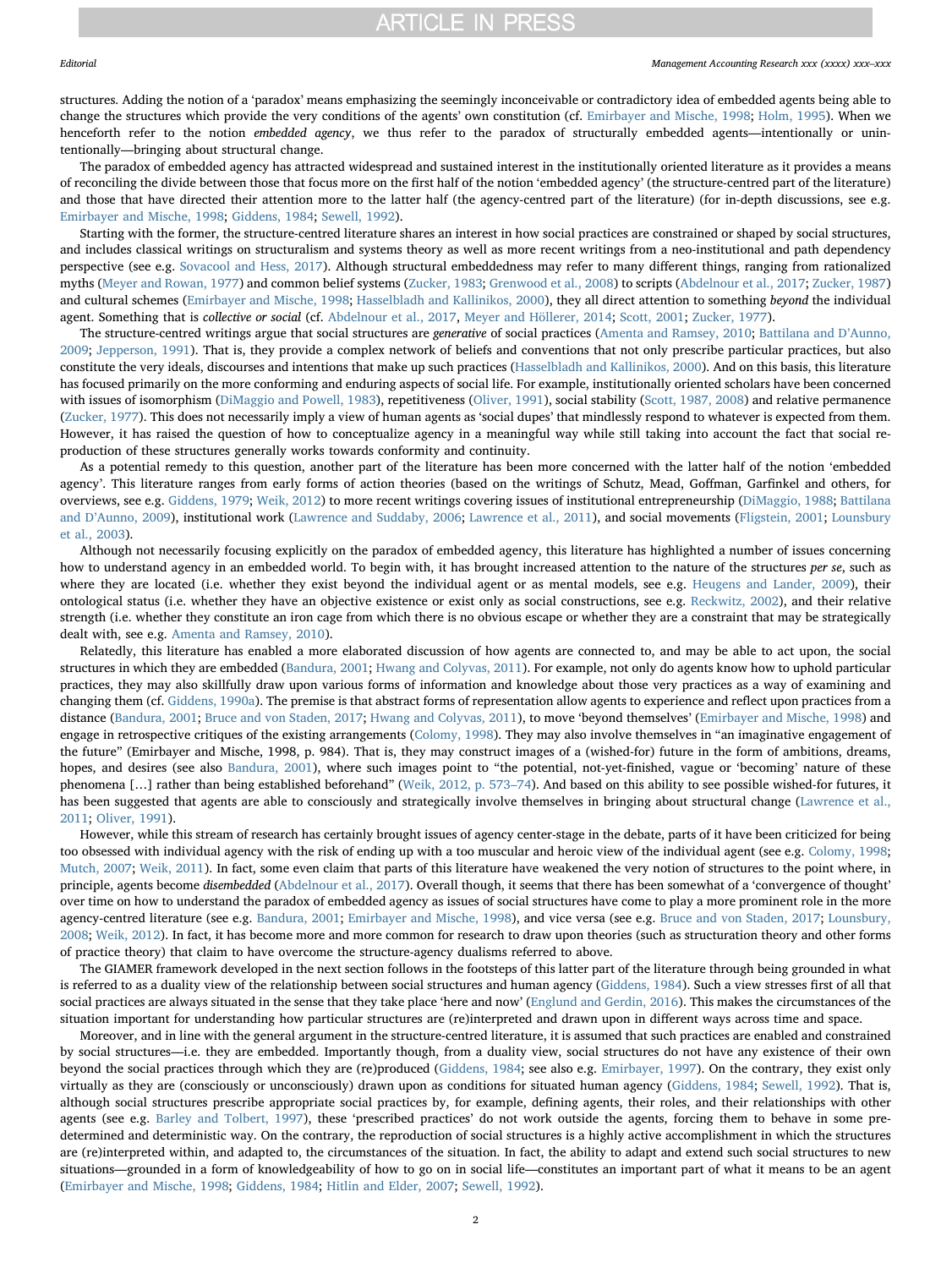#### <span id="page-2-0"></span>Table 1

The GIAMER framework: six generic sources of embedded agency.

| Structural quality   | Description                                                                                                                                                                                                                                                                                                                                                                                                                                                             |
|----------------------|-------------------------------------------------------------------------------------------------------------------------------------------------------------------------------------------------------------------------------------------------------------------------------------------------------------------------------------------------------------------------------------------------------------------------------------------------------------------------|
| 1 Generality         | Social structures are general in the sense that they may be applied in a range of different contexts. The continuous adaptation of structures to the particular<br>circumstances of such contexts may lead to both unintended structural 'drift' over time and to more intentional efforts to (re)combine, extend and/or modify<br>the existing structures.                                                                                                             |
| 2 Inadequacy         | Social structures may be perceived as inadequate when contextual changes lead to the conditions for reproducing the existing structures no longer being met.<br>Such perceived inadequacy enables a form of critical distancing from extant structural arrangements and may lead to intentional efforts aimed at structural<br>change.                                                                                                                                  |
| 3 Ambiguity          | Social structures are, to varying extents, ambiguous in the sense that they have to be (re-)interpreted as they are reproduced. Such continuous (re-)<br>interpretation may not only lead to practice variation and emergent structural change over time, but also to more intentional attempts to transform the<br>existing social structures.                                                                                                                         |
| 4 Multiplicity       | Social structures are multiple in the sense that they consist of various elements, such as symbolic, normative and cultural-cognitive. The mere multiplicity of,<br>and potential contradictions between, such elements make agents aware of alternative ways of acting which may lead to tensions, negotiations and attempts<br>at structural change.                                                                                                                  |
| 5 Embeddedness       | Social structures embed agents to varying extents in the sense that they, for example, may be more or less taken for granted, provide more or less prescriptive<br>guidance, and affect smaller or larger groups of agents. When the degree of embeddedness is weaker, the likelihood of intentional efforts aimed at structural<br>change is greater as agents will feel less bound by existing ways of acting and more able to envisage alternative forms of conduct. |
| <b>6 Reflexivity</b> | Social structures can articulate expectations about self-reflection. In these cases, the mere reproduction of existing structures involves a form of critical self-<br>examination that may lead to intentional efforts aimed at structural change.                                                                                                                                                                                                                     |

Indeed, the drawing upon, and the adaptation of, social structures within the circumstances of the moment do not necessarily lead to structural change. However, and as will be further elaborated below, they do make social practices highly indeterminate—even in situations where agents have no other intentions than to reproduce the existing social structures.

### 3. Unpacking the paradox of embedded agency—the GIAMER framework

Given the duality perspective on the relationship between social structures and human agency referred to above, we ask ourselves how can this at times be highly repetitive and predictive, while at other times highly indeterminate and elusive. We suggest that an answer to this question resides not only in the duality perspective itself—i.e. in the general view of the relationship between social structures and human agency—but also in the qualities of the social structures being reproduced in particular situations. For example, some structures are more ambiguous than others, and hence, may be more likely to lead to practice variation and change over time. Furthermore, some structures are less deeply embedded than others, and hence may not be as resistant to change as others.

The synthesizing framework set out below identifies six qualities of social structures that arguably affect how they are reproduced and, consequently, make them more or less amenable to change. These structural qualities are: Generality, Inadequacy, Ambiguity, Multiplicity, Embeddedness, and Reflexivity. Together they form what we will refer to as the GIAMER framework (see [Table 1](#page-2-0)). Below we will elaborate on each of these structural qualities in more detail so as to theoretically disentangle the paradox of embedded agency.

### 3.1. Structural generality

A first quality of social structures that can be a source of embedded agency is their inherent generality. The premise is that such generality implies that social structures continually need to be transposed (i.e. adapted or extended) to apply to more or less unique circumstances of the situations in which they are reproduced ([Emirbayer and Mische, 1998](#page-8-3); [Gray et al., 2015;](#page-9-23) [Sewell, 1992\)](#page-9-4). Along these lines, for example, [Giddens \(1984\)](#page-8-4) noted that any social structure is a generalizable procedure—generalizable because it can be applied over a range of situations and contexts. Similarly, [Bourdieu](#page-8-18) [\(1977, p. 83\)](#page-8-18) defines what he refers to as habitus as "a system of lasting transposable dispositions which […] makes possible the achievement of infinitely diversified tasks, thanks to analogical transfers of [structural] schemes".

Indeed, this does not mean that all social structures are equally general in character. Rather, they can be thought of as being 'hierarchically organized' in terms of the time-space extension of the social practices they recursively organize (e.g. [Dillard et al., 2004](#page-8-19); [Englund and Gerdin, 2016](#page-8-15); [Giddens, 1984\)](#page-8-4). Some structures (e.g. the idea of profit-making) may have a great time/space extension, not least in Western societies, while others have a more narrow scope (e.g. the ideas about the lean enterprise). And along these lines it has been suggested that we may usefully think of such general structures as being manifested in different ways in different settings, thereby appearing as local variants [\(Barley and Tolbert, 1997](#page-8-17); [Harris,](#page-9-24) [1994\)](#page-9-24).

However, not even highly local and context-specific variants of more general structures can fully account for every situation that may arise in the durée of day-to-day reproduction. Rather, they must be applied to a wide and not fully predictable range of situations outside the particular context in which they originally emerged ([Sewell, 1992;](#page-9-4) see also the discussion in [Weber and Glynn, 2006](#page-10-6) about how social structures can be seen as typified expectations of how typified agents should act in typified situations). For sure, many if not most encounters with new situations will reproduce or even further strengthen existing structures. However, the constant need for the transposition of inherently generalized social rules ([Bourdieu, 1977](#page-8-18); [Sewell, 1992](#page-9-4)) to new time-space contexts nevertheless contains the seeds of at least two forms of embedded agency.

First, it may generate unintended and unreflexive change, sometimes referred to as evolutionary change ([Burns and Scapens, 2000](#page-8-20); [Micelotta](#page-9-25) [et al., 2017](#page-9-25)) or drift ([Giddens, 1990b;](#page-8-21) [Mahoney and Thelen, 2010;](#page-9-26) [Quattrone and Hopper, 2001\)](#page-9-27). For as argued by [Sewell \(1992, p. 17\),](#page-9-4) "[t]he verb transpose implies a concrete application of a rule to a new case, but in such a way that the rule will have subtly different forms in each of its applications." That is, while social structures provide general guidance as to how typified agents should (inter-)act in typified situations ([Barley and](#page-8-17) [Tolbert, 1997](#page-8-17); [Weber and Glynn, 2006\)](#page-10-6), their application is rarely or never fully identical. And, arguably, such unintended and random practice variation [\(Lounsbury, 2008](#page-9-21)), increases the likelihood of structural change over time [\(Giddens, 1984, 1990b;](#page-8-4) [Hitlin and Elder, 2007\)](#page-9-22).

Second, the ongoing transposability of social structures to new situations can also produce intentional structural change. For when an extant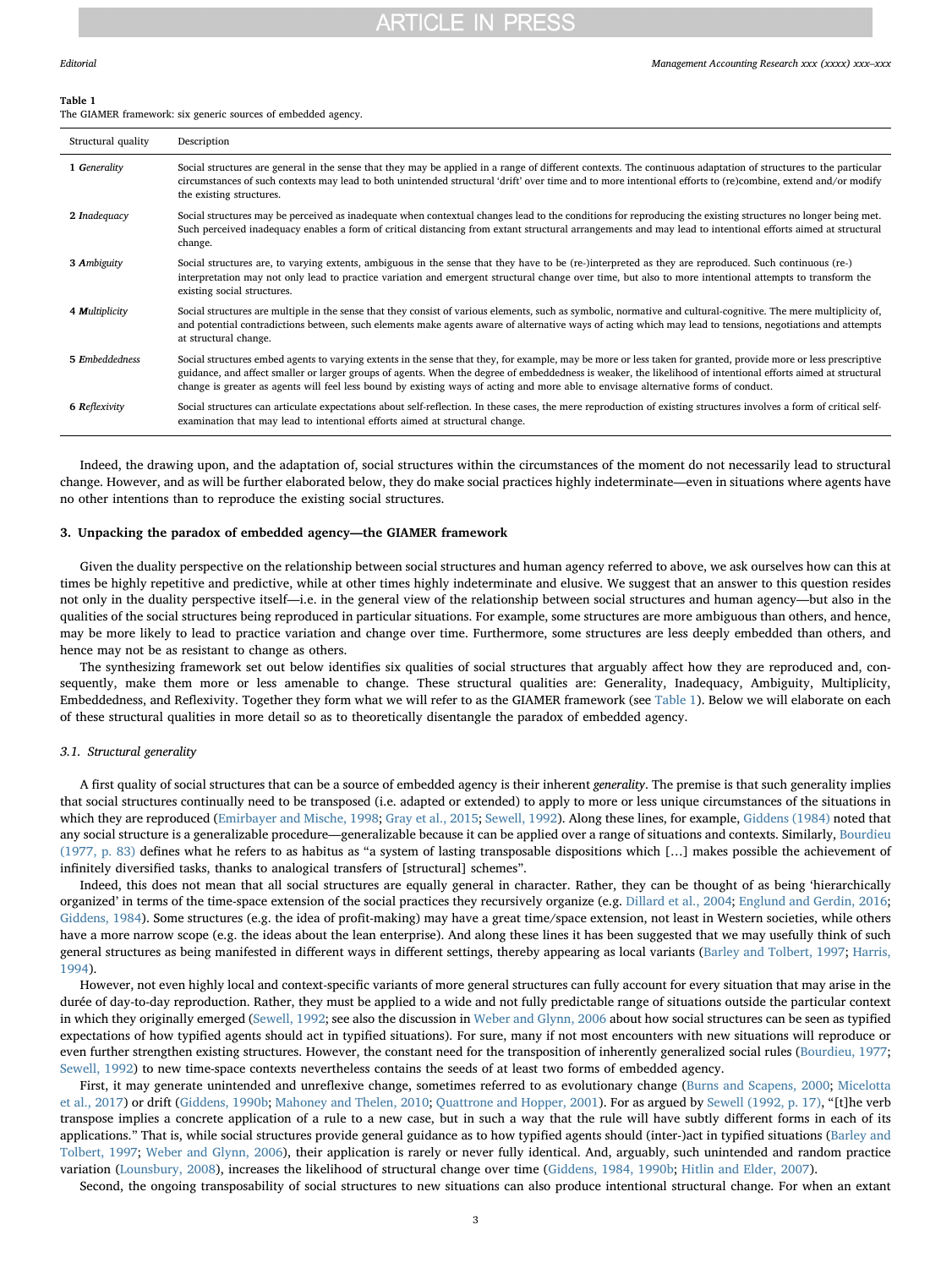#### Editorial *Management Accounting Research xxx (xxxx) xxx–xxx*

structure is not readily applicable in a new situation, agents may discursively acknowledge a 'misfit' between how it has historically been drawn upon and the demands of new situations. Such perceived misfits, in turn, are likely to encourage knowledgeable agents to apply extant social structures creatively, including extending or modifying them, to better fit the new situation [\(Sewell, 1992](#page-9-4)). They may also seek to change how these types of situations should be interpreted and acted upon ([Gray et al., 2015](#page-9-23); [Micelotta et al., 2017\)](#page-9-25). In any case, more intentional structural change may come about. For, as suggested by [Clemens and Cook \(1999\)](#page-8-22), innovation may result from a recombination of the different elements that social structures consist of.

### 3.2. Structural inadequacy

A second quality of social structures that can be a source of embedded agency is their *inadequacy* as a guide for action, at certain times. The premise is as follows. As noted in the previous section, the inherently general character of social structures implies that they have to be continually transposed to new situations in the durée of daily life [\(Giddens, 1984](#page-8-4); [Sewell, 1992](#page-9-4)). And by facilitating practice variation, they increase the likelihood of embedded agency (intentional or not). At times, however, the new situations that agents encounter are so different from previous ones that the extant 'structural toolbox' becomes inadequate to guide daily conduct. This is so because changes in the situations can be so drastic that the very conditions for reproducing the prevailing social order are no longer met [\(Englund and Gerdin, 2011;](#page-8-23) [Giddens, 1984, 1990b](#page-8-4)).

In the literature, such drastic changes are often referred to as exogenous shocks ([Clemens and Cook, 1999\)](#page-8-22), jolts and crises [\(Battilana et al., 2009](#page-8-24); [Meyer, 1982](#page-9-28)) or discontinuities ([Gray et al., 2015](#page-9-23)). An example of this type of drastic contextual change is when sudden scarcities in the supplies of material resources significantly transform a whole society [\(Giddens, 1990b\)](#page-8-21), or make agents migrate to other social fields where they "are likely to introduce elements divergent from the institutionalized templates of organizing in the new field" (Battilana et al., 2009, p. 74; see also [Durand and](#page-8-25) [McGuire, 2005](#page-8-25)). Other examples include when intensified competition among organizations (e.g. [Dacin et al., 2002](#page-8-26)), reduced governmental funding (e.g. [Alam et al., 2004](#page-8-27); [Lawrence and Doolin, 1997\)](#page-9-29), or drastic socioeconomic changes ([Mueller and Carter, 2007\)](#page-9-30) result in a high perceived pressure for structural change (see also [Gray et al., 2015](#page-9-23); [Micelotta et al., 2017\)](#page-9-25).

Arguably, these 'abnormal' situations, enable agents to distance themselves from, and critically reflect on, the (in-)capability of extant structures. That is, the perceived inadequacy of extant structures for providing guidance in the new situation makes agents realize that taken-for-granted ways of acting are in fact discretionary. And through this, they facilitate creativity and intentional agency about how to handle these new situations. Unlike structural generality, structural inadequacy is thus more likely to produce revolutionary and transformational change in extant structural arrangements—sometimes referred to as a 'frame break' ([Gray et al., 2015](#page-9-23))—than evolutionary and developmental change ([Micelotta et al., 2017](#page-9-25)).

When elaborating on how and why structural inadequacy may prompt structural change, however, it should be recollected that even if agents are essentially left with a 'broken structural toolbox', the purposeful and innovative agency that typically follows should not be seen as pure voluntarism where agents are autonomous and free willed (see e.g. [Emirbayer and Mische, 1998\)](#page-8-3). Rather, the creative paths of experimentation and learning that typically follow from structural inadequacy are always historically and contextually conditioned ([Clemens and Cook, 1999;](#page-8-22) [Giddens, 1984\)](#page-8-4).

### 3.3. Structural ambiguity

A third quality of social structures that can be a source of embedded agency is their *ambiguity*.<sup>[1](#page-3-0)</sup> Unlike the structural generality and structural inadequacy discussed above, structural ambiguity is not necessarily associated with the particular situation in which social structures are reproduced. Rather, they can be ambiguous in themselves, thereby inviting different interpretations.

While structural ambiguity should be seen as an important quality of any social structure, the degree of such ambiguity arguably differs between different types of structures. This is so because some social structures are very explicit and straightforward in their prescriptions while others are more implicit and open-ended. One example of this difference relates to whether social structures prescribe what agents may do or whether they prescribe what they must or must not do [\(Clemens and Cook, 1999](#page-8-22)). While structures suggesting that you may do something are typically more openended and less deterministic (as they explicitly allow for deviation), those structures suggesting that you must not do something form a boundary that rules out certain ways of acting. However, within that boundary, there may still be plenty of room for interpretation and maneuvering. In contrast, when structures are in the form of 'must-do' expressions, they not only rule out other forms of acting, but also explicitly express what is expected of agents. Generally speaking, these must-do type of structures promote homogeneity of action, while the structures "that neither demand nor prohibit a particular behavior promote heterogeneity of action" (Clemens and Cook, 1999, p. 448).

Another example relates to ambiguities that arise because structural prescriptions include notions that may have more than one or no obvious meaning. Such ambiguities may be lexical—i.e. they may arise because a notion allows for different interpretations—or they may be syntactic—i.e. they may arise as particular notions take on different meanings as they are related to other notions ([Kay, 2008\)](#page-9-31). For example, while an expressions such as "you must ask for permission when conducting a paid business trip" is stated in terms of what must be done, it is still open to multiple interpretations regarding whom to ask, when to ask, the meaning of a business trip, etc.

It has been suggested that particularly this last form of structural ambiguity may decline over time as the structural prescriptions are collectively interpreted and particular meanings are established ([Harris, 1994;](#page-9-24) [Mahoney and Thelen, 2010](#page-9-26); [Scott, 2014](#page-9-32)). However, such processes of meaning making may also be an important source of embedded agency. One reason for this is that different interpretations—even during the most ordinary reproduction of social structures—will lead to unintended and random practice variations that, over time, may produce structural change ([Arena and](#page-8-28) [Jeppesen, 2016](#page-8-28); [Emirbayer and Mische, 1998](#page-8-3); [Englund and Gerdin, 2011;](#page-8-23) [Lounsbury, 2008\)](#page-9-21). Another reason is that, just as was the case with structural generality and inadequacy, structural ambiguity may lead to more reflexive and intentional change of the extant social structures. For example, [Rao et al. \(2003\)](#page-9-33) demonstrated how the perceived ambiguity around what constitutes a 'proper cuisine' among French chefs induced them to gradually abandon traditional logics and role identities in favour of new ones. In a similar vein, [Lounsbury \(2008, p. 357\)](#page-9-21), argued that when agents recognize that a particular practice variation "is substantively different enough to warrant attention as a deviation from established practice [they may] see a potential to benefit from such deviation". And as a result, they take the opportunity to act strategically and change prevailing social structures ([Clemens and Cook, 1999;](#page-8-22) [Seo and Creed, 2002\)](#page-9-34).

<span id="page-3-0"></span><sup>1</sup> While this claim is crucial for addressing the paradox of embedded agency, it should be noted that social structures also reduce ambiguity by providing guidance and giving meaning to interlocked behaviours ([Giddens, 1984;](#page-8-4) [Weick, 1979](#page-10-7)).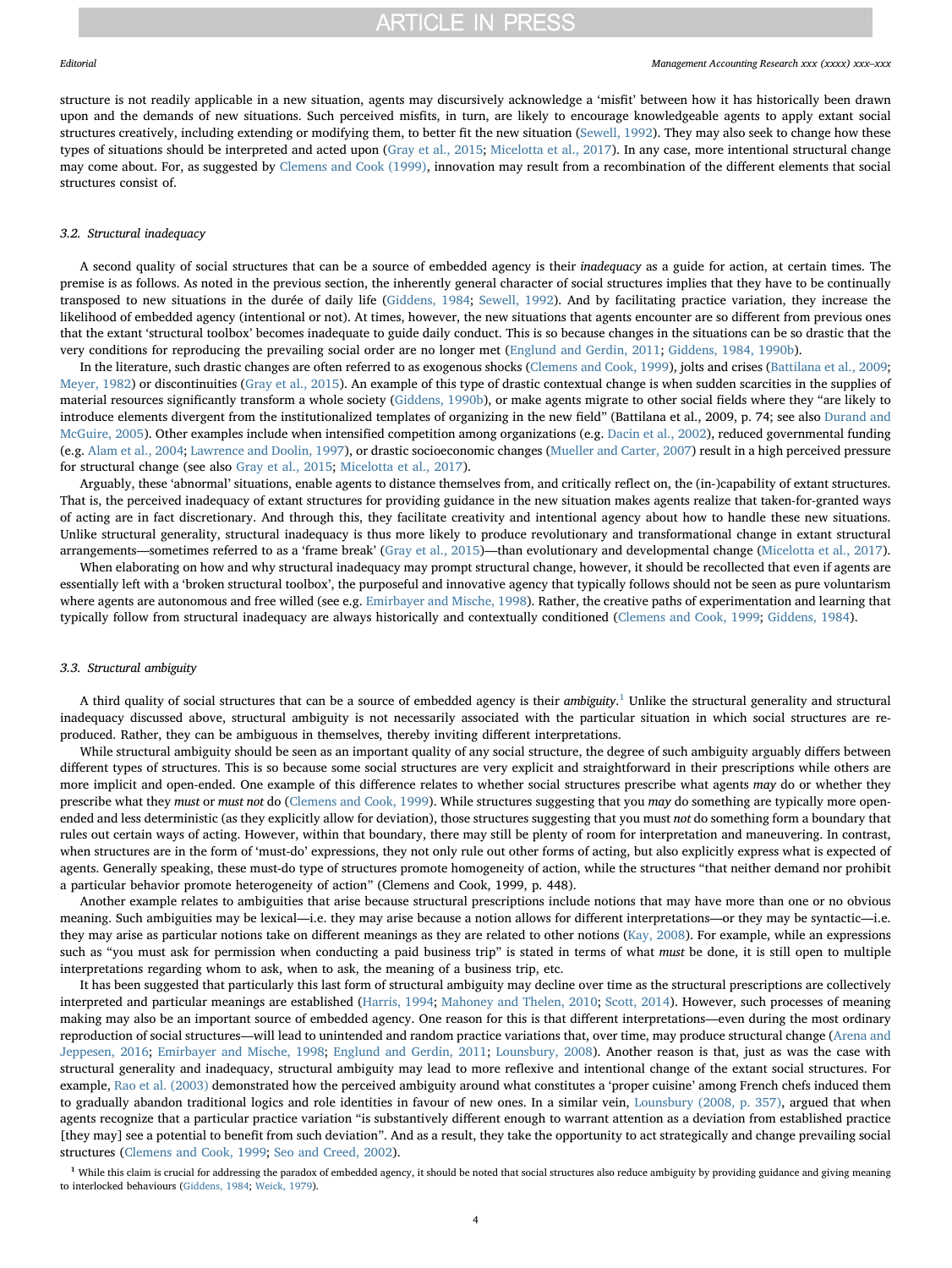### <span id="page-4-0"></span>3.4. Structural multiplicity

A fourth quality of social structures that can be a source of embedded agency is structural multiplicity. This is probably one of the earliest and most elaborated ways of addressing the paradox of embedded agency. In general terms, the argument is that an ongoing experience of multiple social structures is likely to spark human reflexivity (or 'deliberate cognition'—[DiMaggio, 1997](#page-8-29); [Harris, 1994](#page-9-24)) which, in turn, enables a mental distancing from these structures ([Battilana et al., 2009;](#page-8-24) [Seo and Creed, 2002](#page-9-34)). And by being able to distance themselves from existing structures, agents are more likely to question and possibly diverge from them.

Arguably, at least three different forms of structural multiplicity can increase the likelihood of embedded agency: namely, multiplicity as experienced (i) by individual agents, (ii) by different agents within a particular social practice, and (iii) by agents participating in two or more social practices. If we begin with social structures as experienced by individual agents, they are organized as sets of structural elements which, as a combination, enable and constrain human action [\(Giddens, 1984\)](#page-8-4). Oftentimes, agents more or less automatically draw upon and combine a large number of such structural elements when they (inter)act. Arguably, however, structural multiplicity can also foster 'internal conversations' ([Emirbayer and Mische, 1998;](#page-8-3) sometimes referred to as 'autonomous reflexivity', e.g. [Archer, 2003](#page-8-30); [Mutch, 2007](#page-9-20)) about the pros and cons of alternative courses of action. That is, it can nurture reflexive reasoning in which agents proactively and creatively (re-)interpret, combine and extend multiple structural elements, thereby making structural change more likely (see also [Clemens and Cook, 1999](#page-8-22)).

Arguably, the likelihood of embedded agency is further accentuated when we consider the interpersonal dimension of social practices. For not only can embedded agency arise from knowledgeable and reflexive human agency ([Archer, 2003;](#page-8-30) [Emirbayer and Mische, 1998](#page-8-3); [Giddens, 1984\)](#page-8-4), but it can also arise from the relational dynamics that characterize any social practice [\(Micelotta et al., 2017](#page-9-25)). The premise is that in as much as meanings and interpretations reside in the human mind, they come about in and through day-to-day social (inter-)action ([Gray et al., 2015;](#page-9-23) [Weick, 1995](#page-10-8)). Accordingly, even the most routine-like reproduction of social structures implies an ongoing interpretation and negotiation of their meaning(s) and implications among agents. And, importantly, this collective sensemaking and negotiation of oftentimes ambiguous structural elements increases the likelihood of unintended variation and modification of structures over time.

Drawing upon Benson'[s \(1977\)](#page-8-31) dialectical perspective, [Seo and Creed \(2002;](#page-9-34) see also [Giddens, 1990b](#page-8-21); [Clemens and Cook, 1999](#page-8-22)) take the argument about the interpersonal dimension of structural multiplicity one step further by suggesting that embedded agency may come about when extant structures within a particular social practice are perceived as contradictory. That is, there may be several co-existing 'layers' or 'sediments' of social structures ([Gray et al., 2015](#page-9-23); [Lounsbury, 2008](#page-9-21)) where one layer (e.g. professionalism) stands in stark contrast to others (e.g. managerialism). And when agents experience tensions arising from these contradictions—i.e. when there is a misalignment between the dominating structures and the interests and political will of at least some of the agents who draw upon these structures—"the likelihood of a shift in collective consciousness that can transform actors from passive participants in the reproduction of existing social patterns into mobilized change agents increases" ([Seo and](#page-9-34) [Creed, 2002, p. 230](#page-9-34); see also [Clemens and Cook, 1999](#page-8-22); [Giddens, 1990b\)](#page-8-21). The reason is, we suggest, that structural multiplicity may not only trigger a shift towards deliberate cognition ([DiMaggio, 1997](#page-8-29); [Harris, 1994\)](#page-9-24), but also provide a set of alternative ways of acting which may be creatively exploited (see e.g. [Abrahamsson and Gerdin, 2006\)](#page-8-32).

[Clemens and Cook \(1999\)](#page-8-22) and others [\(Arena and Jeppesen, 2016](#page-8-28); [Battilana et al., 2009](#page-8-24); [Englund and Gerdin, 2011](#page-8-23)) have also suggested that not only can structural change be sparked by structural multiplicity within a particular social practice, but also between practices. This can occur when being involved in multiple social practices, as well as facing overlapping practice boundaries (see e.g. [Whittington, 1992](#page-10-9)), make agents aware of alternative structures, which potentially compete with those being reproduced within a particular social practice. For example, it has been suggested that when agents hold positions in multiple organizational fields, it increases the likelihood that they will engage in institutional entrepreneurship ([Battilana et al., 2009;](#page-8-24) [Mutch, 2007](#page-9-20)). The premise is that institutional entrepreneurs can adopt alternative structural elements and "use them as templates for the design of institutional structures in different contexts" [\(Beckert, 2010, p. 155](#page-8-33)). As suggested by [Englund and Gerdin \(2011\)](#page-8-23), however, such templates may not only be imitated because they are believed to constitute 'attractive structural solutions' (see e.g. [Mutch, 2007\)](#page-9-20), but also as a reaction to uncertainty [\(DiMaggio and Powell, 1983](#page-8-8)). That is, rather than being attracted to a particular structural form, agents may actively seek and adopt legitimate structural solutions in order to avoid such uncertainties as goal ambiguity or poorly understood technologies ([DiMaggio](#page-8-8) [and Powell, 1983](#page-8-8); [Scott, 2010](#page-9-35)).

### 3.5. Structural embeddedness

A fifth quality of social structures that can be a source of embedded agency is their degree of embeddedness ([Barley and Tolbert, 1997;](#page-8-17) [Burns and](#page-8-20) [Scapens, 2000](#page-8-20)). The premise is that while some structures may be relatively flexible and prone to change, others are more persistent over time and space. Stressing the latter, [Abdelnour et al. \(2017, p. 11\)](#page-8-5) suggest that "[m]any traits of social action and organizations in modern society – from family, to working life, religion, civil society and government – are stable over decades, sometimes centuries, and sometimes remarkably homogenous across countries and contexts." Accordingly, in some cases, existing structures are more or less taken-for-granted, thereby implying that alternatives are literally unthinkable [\(Zucker, 1983](#page-10-1)); i.e., they become the unquestionable way of doing things [\(Burns and Scapens, 2000\)](#page-8-20).

However, in cases where structural embeddedness is weaker, the likelihood of embedded agency is significantly higher [\(Battilana et al., 2009](#page-8-24); [Fligstein, 1997](#page-8-34); [Gray et al., 2015\)](#page-9-23). Several reasons for this have been brought forward in the literature. One rather apparent reason is that weakly embedded structures have not yet obtained a taken-for-granted status. Accordingly, it is (still) possible for agents to distance themselves from and discursively reflect upon those structures, thereby enabling structural change. Furthermore, weakly embedded structures are typically characterized by higher levels of uncertainty in the social order [\(Battilana et al., 2009\)](#page-8-24). That is, the absence of deeply embedded and uniform social structures increases the perceived uncertainty about which actions are deemed appropriate (see also the discussion in [Sewell, 1992](#page-9-4)). And as a result, human agency becomes less predictable, thus increasing the likelihood of structural change. Finally, it has been argued that lower degrees of structural embeddedness may not only be related to the social structures per se, but also to the positions of different agents reproducing those structures. In the literature on institutional entrepreneurship, for example, it has been suggested that so called peripheral or marginalized agents (as compared to more central or well-connected agents) may feel that they are less bound by certain structural prescriptions. Hence, they may find it easier to distance themselves from, and critically reflect upon, extant social structures thereby paving the way for embedded agency ([Zietsma et al., 2017\)](#page-10-10).

As noted above, however, even very deeply embedded structures can undergo change over time. One important reason is the inherent indeterminacy of any reproduction of social structures ([Giddens, 1990b\)](#page-8-21). The reason for this is that even the most uniform and intentional efforts to reproduce extant structures will typically generate unintended consequences ([Giddens, 1984](#page-8-4)). So, even in the absence of intentional change,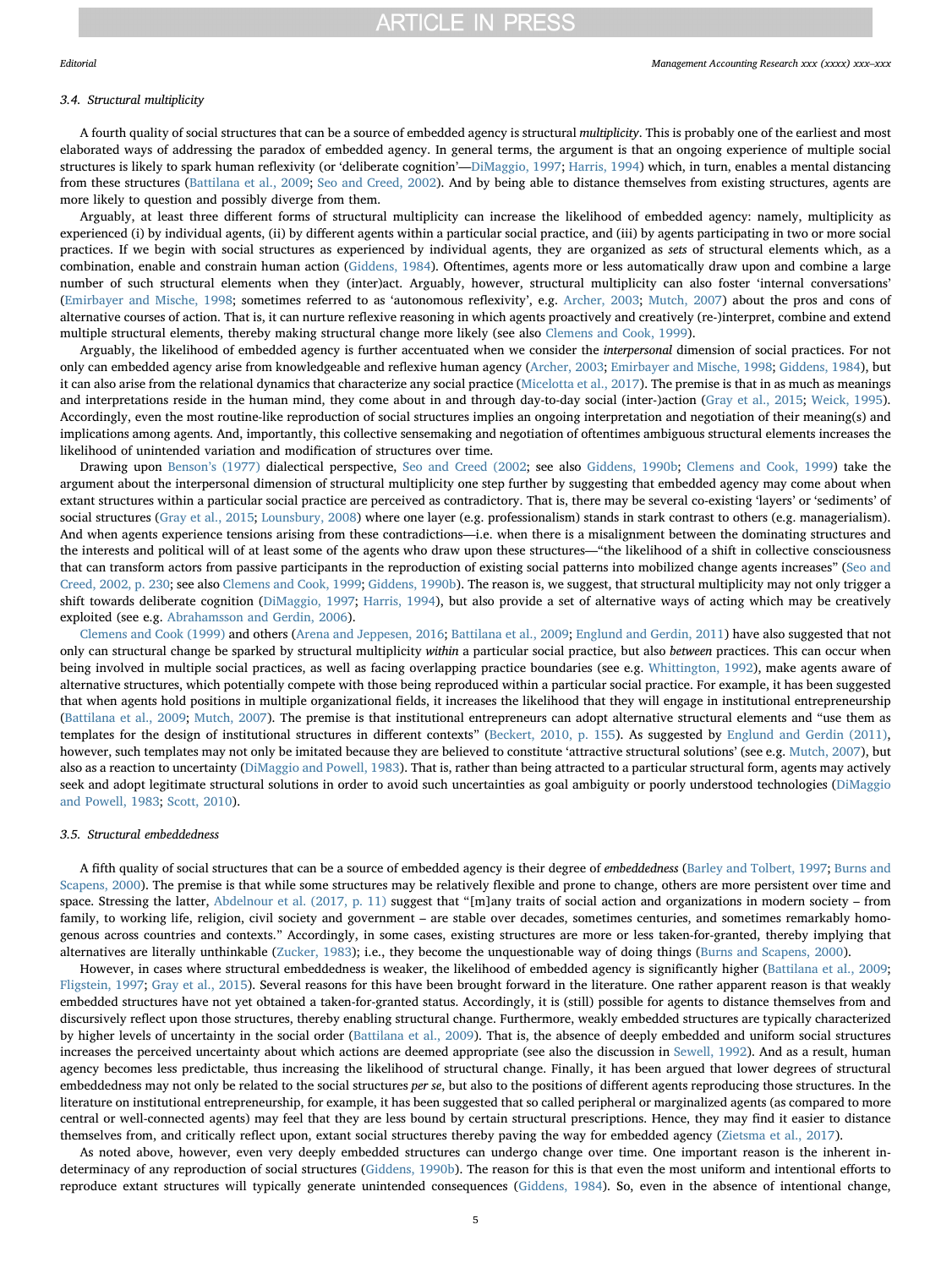#### Editorial *Management Accounting Research xxx (xxxx) xxx–xxx*

unintended consequences may produce structural change, as agents are 'forced' to relate to the new and unforeseen conditions produced by their own previous (intended) acts. Along these lines, for example, [Feldman \(2000, p. 611\)](#page-8-35) found that a change in an institutionalized routine can occur "as a result of participants' reflection on and reactions to various outcomes of previous iterations of the routine" (see also [van der Steen, 2011](#page-10-11)).

### 3.6. Structural reflexivity

A sixth and final quality of social structures that can be a source of embedded agency is when various forms of reflexivity are built into the structures themselves. Some scholars associate such reflexivity with increased structural multiplicity (see Section [3.4](#page-4-0) above). For when agents (re)act to multiple, complex, and potentially contradictory structures, this inevitably leads to a number of unintended and sometimes negative con-sequences. And, as suggested by [Beck \(1994\),](#page-8-36) when these consequences become so severe that they can no longer be ignored, they tend to result in a form of reflexive self-confrontation (see also [Boström et al., 2017](#page-8-37)). Seen in this way, reflexivity is an outcome of structural multiplicity—a means by which the consequences of heterogeneous and often fragmented structures are dealt with ([Farrugia, 2015](#page-8-38)).

However, reflexivity may also be inbuilt in the actions prescribed by the social structures. One such example is when structures articulate expectations about self-reflection—i.e. when the prescribed action is to reflect upon oneself. This can be the case when structures require agents to view themselves as 'workable objects' that may be transformed and constantly improved. That is, when they are expected to see themselves as malleable objects that can be adapted to some structural ideals (including those expressed by performance measurement systems, see e.g. [ter Bogt](#page-10-12) [and Scapens, 2012\)](#page-10-12), even to the extent that they have to 'fabricate' a particular version of themselves just to become accepted or socially endorsed ([Ball, 2003](#page-8-39); [Caetano, 2014](#page-8-40); [Englund and Frostenson, 2017\)](#page-8-41).

Another example of structural reflexivity refers to the emergence of various social positions and organizational functions whose main role is to reflect upon, or make others reflect upon, themselves and their social circumstances (such as, therapists, life coaches, organizational developers, investigating journalists, and critical researchers). Here, the presumption is that it is no longer enough to just uncritically accept or take for granted existing ways of being and acting. Rather, for those who hold such positions or roles, the norm is to constantly problematize existing practices, including their own, which leads to a form of "reflection upon the nature of reflection itself" (Giddens, 1990a, p. 39; see also [Mutch, 2007](#page-9-20)).

According to [Giddens](#page-8-12) (1990a), this form of structural reflexivity is related to the ways in which various forms of information and knowledge (including scientific knowledge) are increasingly available and "introduced into the very basis of system reproduction, such that thought and action are constantly refracted back upon one another" (p. 38). Information and knowledge that does not necessarily consist of concrete prescriptions for a particular social practice, but rather of other forms of knowledge, including abstract representations of the practice in question, expert advice, images of an ideal practice, and information about how similar practices are conducted in other contexts.

However, the mere access to such alternative forms of knowledge does not necessarily lead to structural change. Nevertheless, it does enable agents to scrutinize themselves and to identify alternative trajectories ([Caetano, 2014](#page-8-40); [Emirbayer and Mische, 1998](#page-8-3)). The premise is, as suggested above, that abstract images of themselves and their practices allow individuals to experience themselves from a distance which, in turn, can trigger reflection [\(Bruce and von Staden, 2017;](#page-8-13) [Hwang and Colyvas, 2011\)](#page-9-19). Or as suggested by Giddens, they allow social practices to be "constantly examined and reformed in the light of incoming information about those very practices, thus constitutively altering their character" [Giddens, \(1990a,](#page-8-12) [p. 38\).](#page-8-12)

### <span id="page-5-0"></span>4. MA and the paradox of embedded agency

Following in the footsteps of a number of early works suggesting that MA can usefully be thought of as a social structure that prescribes particular forms of action (see e.g. [Roberts and Scapens, 1985;](#page-9-36) [Macintosh and Scapens, 1990](#page-9-3)), a large number of MA studies have provided important insights into the paradox of embedded agency (although many of them do not explicitly claim to address it). It is beyond the scope of this editorial to provide an exhaustive review of this large and growing part of the MA literature. However, a number of interesting observations can be made regarding how it contributes to the more general explanations of the paradox of embedded agency provided by the GIAMER framework set out above.

A first observation is that quite a few studies have explored structural generality as a source of embedded agency. And they typically do so through acknowledging that the relationship between a particular social structure and the practices it organizes seldom, or never, has a one-to-one character (see e.g. [Ahrens and Chapman, 2002;](#page-8-42) [Kilfoyle and Richardson, 2011](#page-9-0); [van der Steen, 2011\)](#page-10-11). For example, [Burns and Scapens \(2000\)](#page-8-20) discussed how informal change in MA routines oftentimes occurs at a tacit level as agents continuously have to adapt or transpose ([Bourdieu, 1977;](#page-8-18) [Sewell, 1992\)](#page-9-4) them in response to an ongoing and changing flow of operating conditions (see also [Englund and Gerdin, 2011](#page-8-23)). Along these lines, [van der Steen](#page-10-11) [\(2011\)](#page-10-11) introduced the notions of 'improvisation' and 'imperfect reproduction' to denote that every iteration of a MA routine involves some degree of adaptation and modification (see also [Feldman, 2000\)](#page-8-35). And importantly, it is these subtle changes that form the basis for the next iteration, which implies that over time MA routines inevitably and unintentionally become loosely coupled with the original MA rules that instigated the routines in the first place [\(Lukka, 2007](#page-9-37)). Similarly, [Modell et al. \(2007, p. 453\)](#page-9-38) note that while social structures may be highly constraining, they may also "embody an element of flexibility such that the meaning of inconsistent performance management logics is re-constructed over time" (see also [Ahrens and Chapman, 2002](#page-8-42) who found that MA as a structure is creatively drawn upon and therefore subtly changes in and through ongoing reproduction).

Structural inadequacy is another source of embedded agency that has been discussed for a long time in the MA literature. For example, one important stream of research has analyzed how the privatization of governmental monopolies has substantially changed the conditions for structural reproduction in those organizations. For example, [Dent \(1991\)](#page-8-43) observed how the language of engineering and production was displaced by an economic and accounting language as the privatization of a railway company proceeded. Along the same lines, [Conrad \(2005\)](#page-8-44) and [Mueller and](#page-9-30) [Carter \(2007\)](#page-9-30) demonstrated how a technocracy and engineering ethos was replaced by neo-liberal ideas of managerialism and profit-seeking as stateowned electricity and gas companies were privatized (see also [Sharma et al., 2014](#page-9-1)). Similar patterns have been observed when new public management (NPM) reforms have been introduced into the healthcare sector (see e.g. [Hassan, 2010](#page-9-39); [Lawrence et al., 1997;](#page-9-40) [Llewellyn and Northcott,](#page-9-41) [2005\)](#page-9-41). Related to this, the MA literature also includes several examples of where structural inadequacy has prompted embedded agency due to contextual changes. For instance, [Alam et al. \(2004\)](#page-8-27) and [Seal et al. \(2004\)](#page-9-42) studied the role of financial crises, while [Busco et al. \(2006\)](#page-8-45), [Conrad](#page-8-44) [\(2005\)](#page-8-44) and [Mueller and Carter \(2007\)](#page-9-30) studied the effects of changes in ownership.

However, there are significantly fewer examples in the MA literature when it comes to studying structural ambiguity as a source of embedded agency. One notable exception is the study of [Englund et al. \(2013\)](#page-8-1) which developed an empirically grounded model suggesting that three forms of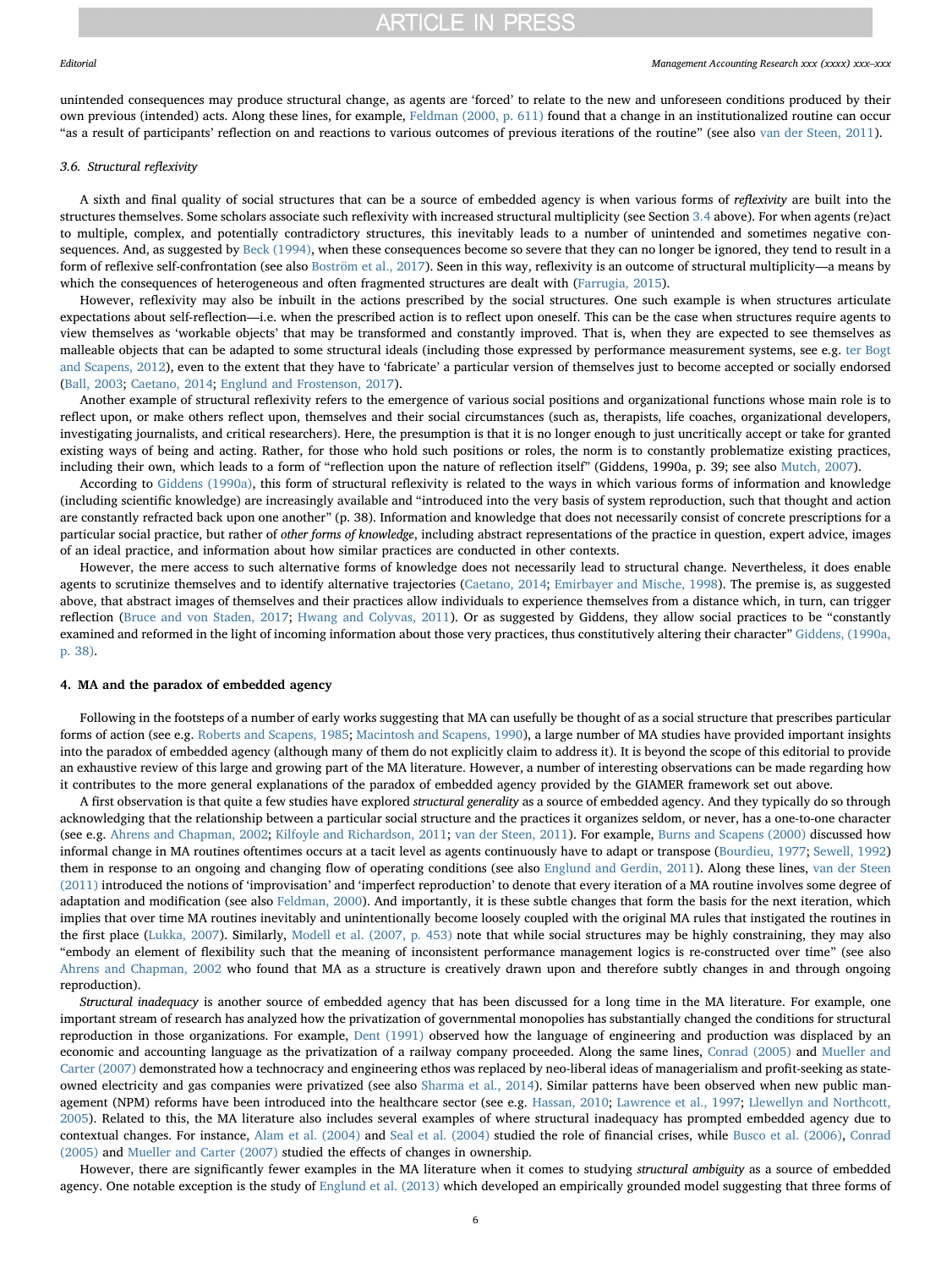### Editorial *Management Accounting Research xxx (xxxx) xxx–xxx*

accounting ambiguity—definitional, representational and operational—are important sources of structural change. The premise is that these am-biguities have the propensity to spark critical and collective reflection on the extant social structures, thereby contributing to their transformation.<sup>[2](#page-6-0)</sup> Drawing upon [Englund et al.](#page-8-1)'s (2013) framework, [Arena and Jeppesen \(2016\)](#page-8-28) introduced the concept of professional ambiguity, as a fourth form of ambiguity, to denote uncertainty about professional identity. Similar to Englund et al., they proposed that professional ambiguity can lead to "reflexivity about the appropriateness of the professional identity and the professional standards framework that are part of this [in their case, the definition and scope of internal auditing], which may be a source of practice variation" (p. 343). And as explained above, practice variation is an important source of structural change ([Englund and Gerdin, 2011](#page-8-23); [Lounsbury, 2008\)](#page-9-21)

Structural multiplicity as a source of embedded agency has also been extensively discussed in the MA literature. For example, [Lawrence et al.](#page-9-40) [\(1997\)](#page-9-40) discussed the implications of the inherent contradiction in the idea of setting up public services as commercial enterprises. More recently, it has been argued that structural multiplicity can enable the introduction of new management control practices. As noted by [Sharma et al. \(2010, p.](#page-9-43) [262\)](#page-9-43), for instance, "the institutional contradictions/inconsistencies within the existing 'rules' and 'routines' can encourage previously embedded agents to act as institutional entrepreneurs [… and] take collective action in order to achieve institutional change in the form of TQM practices implementation" (see also [Abrahamsson and Gerdin, 2006;](#page-8-32) [Sharma et al., 2014\)](#page-9-1).

Along the same lines, it has been shown that the contradictions that management accountants perceive between new 'external' business conditions and an institutionalized research/marketing-orientation can incite serious questioning and change of the latter ([Burns and Baldvinsdottir,](#page-8-46) [2005\)](#page-8-46). Is has also been suggested that 'temporal contradictions' between a current state of affairs and a wished-for state may have the same effect. [Taylor and Scapens \(2016\),](#page-10-13) for example, demonstrated the action-generating power of perceived discrepancies between a current identity/image among management accountants (i.e. how they view themselves and believe that others view them) and a desired future image (i.e. how they want to be viewed in the future, see also [Abrahamsson et al., 2011](#page-8-47); [Horton and de Wanderley, 2016](#page-9-44)).

Rather few MA studies touch upon *structural embeddedness* as a source of embedded agency. A notable exception is the paper of [Hayne and Free](#page-9-45) [\(2014\)](#page-9-45) which studied the rise of risk management and suggest that the creation and diffusion of a new dominant standard (an integrated framework for Enterprise Risk Management) was enabled by the emerging character of the particular field in question. Interestingly, however, researchers have produced a rather substantial body of research related to how MA can be implicated in the transformation of practices which are characterized by a high degree of structural embeddedness. For example, [Lawrence and Doolin \(1997\)](#page-9-29) showed how hospitals were turned into CHEs (Crown-owned commercial enterprises) with the responsibility to operate as 'successful and efficient businesses', while [Hassan \(2005\)](#page-9-46) observed how new MA systems in hospitals challenged existing structures. Yet other studies testify to the importance of MA in transforming other types of deeply embedded settings, including local governments ([Seal, 2003\)](#page-9-47), the police force ([Collier, 2001\)](#page-8-48), public electricity organizations [\(Busco et al., 2006\)](#page-8-45) and accounting firms ([Dirsmith et al., 1997](#page-8-49)).

Finally, the MA literature has provided important insights into how structural reflexivity can work as a source of embedded agency. For example, studies have demonstrated how MA systems constitute important providers of the kind of abstract information that can be used to examine and reform social practices ([Englund et al., 2011](#page-8-50); [Seal et al., 2004;](#page-9-42) [Seal and Herbert, 2013\)](#page-9-48). That is, and again, they provide abstract representations of social practices which allow agents to experience and reflect upon such practices from a distance, thereby paving the way for structural change (e.g. [Abrahamsson et al., 2011\)](#page-8-47).

Importantly though, MA may not only be seen as an instrumental device that produces information for monitoring and intervention, but also as a social structure that produces normalized expectations involving (self-)reflection. For example, as suggested by [Miller and Power \(2013\),](#page-9-49) MA tends to produce a certain kind of self, which they refer to as a 'calculating self'. The premise is that when individuals are continuously assessed on the basis of MA representations (such as performance measures), they tend to develop an understanding of themselves as agents who are responsible, not only for what they do and the consequences thereof, but also for working on themselves and their performances—to constantly improve themselves, to become better than others, and to realize their full potential (see also [Englund and Frostenson, 2017](#page-8-41); [Rose, 1990](#page-9-50)). And importantly, as the norm of constant improvement implies an ideal that will never be fulfilled, the self becomes highly deliberative and self-reflecting. Along these lines, other studies have shown how MA works as such a normalising tool that makes individuals, groups, and organizations reflect upon themselves in relation to different ideals and standards, such as a 'standardized body' ([Jeacle, 2003\)](#page-9-51), an 'average hospital' ([Llewellyn and Northcott, 2005](#page-9-41)), or an 'efficient company' [\(Abrahamsson et al., 2011](#page-8-47)).

Again, while not all of the above studies explicitly claim to address the paradox of embedded agency, they have provided important insights into how embedded agents can be(come) involved in structural change despite the fact that their interpretations, intentions, and rationalities are largely shaped by these very structures. In particular, they have provided a number of important insights into how MA—both as a structure and as form of information producing practice—can generate the type of reflections and/or practice variations that are necessary for structural change to come about. Next, we will discuss how these insights can be further developed by means of the GIAMER framework set out above.

### 5. Concluding discussion and directions for the future

This editorial set out to; (i) provide a synthesizing framework that identifies a number of generic explanations of the paradox of embedded agency; (ii) use the framework to analyze and classify commonly occurring explanations of the paradox in extant MA research, and based on this; (iii) discuss a number of key insights and directions for the future. It is to the third aim that we turn now. Specifically, we see a number of issues that need further attention as MA researchers continue to contribute to our understanding of the paradox of embedded agency. And importantly, we believe the GIAMER framework could be useful in this respect.

First, the GIAMER framework provides guidance as to how we as MA researchers can theorize the paradox of embedded agency without reverting to either structure- or agency-centred explanations (see also the discussions in [Englund and Gerdin, 2011, 2016;](#page-8-23) [Kilfoyle and Richardson, 2011](#page-9-0)). That is without seeing social structures as independent and external constraints on human action, or human agents as fully free to shape the circumstances in which they live (see also [Emirbayer and Mische, 1998](#page-8-3); [Giddens, 1984](#page-8-4)). Instead, social structures can be seen as a part of agents' knowledge of how to go on and exist only to the extent that they are continually reproduced by those agents [\(Giddens, 1984](#page-8-4)). Furthermore, while such structures may indeed constrain human agency, even to the extent that they are reproduced ten times out of ten, such reproduction is nevertheless inherently nondeterministic. And the GIAMER framework suggests six generic explanations of why this is the case.

<span id="page-6-0"></span>Second, and related to the duality perspective on the relationship between social structure and human agency [\(Giddens, 1984](#page-8-4)), the GIAMER framework has important methodological implications. If we want to further explore how particular qualities of social structures can work as sources <sup>2</sup> Notably, however, it has also been demonstrated that structural ambig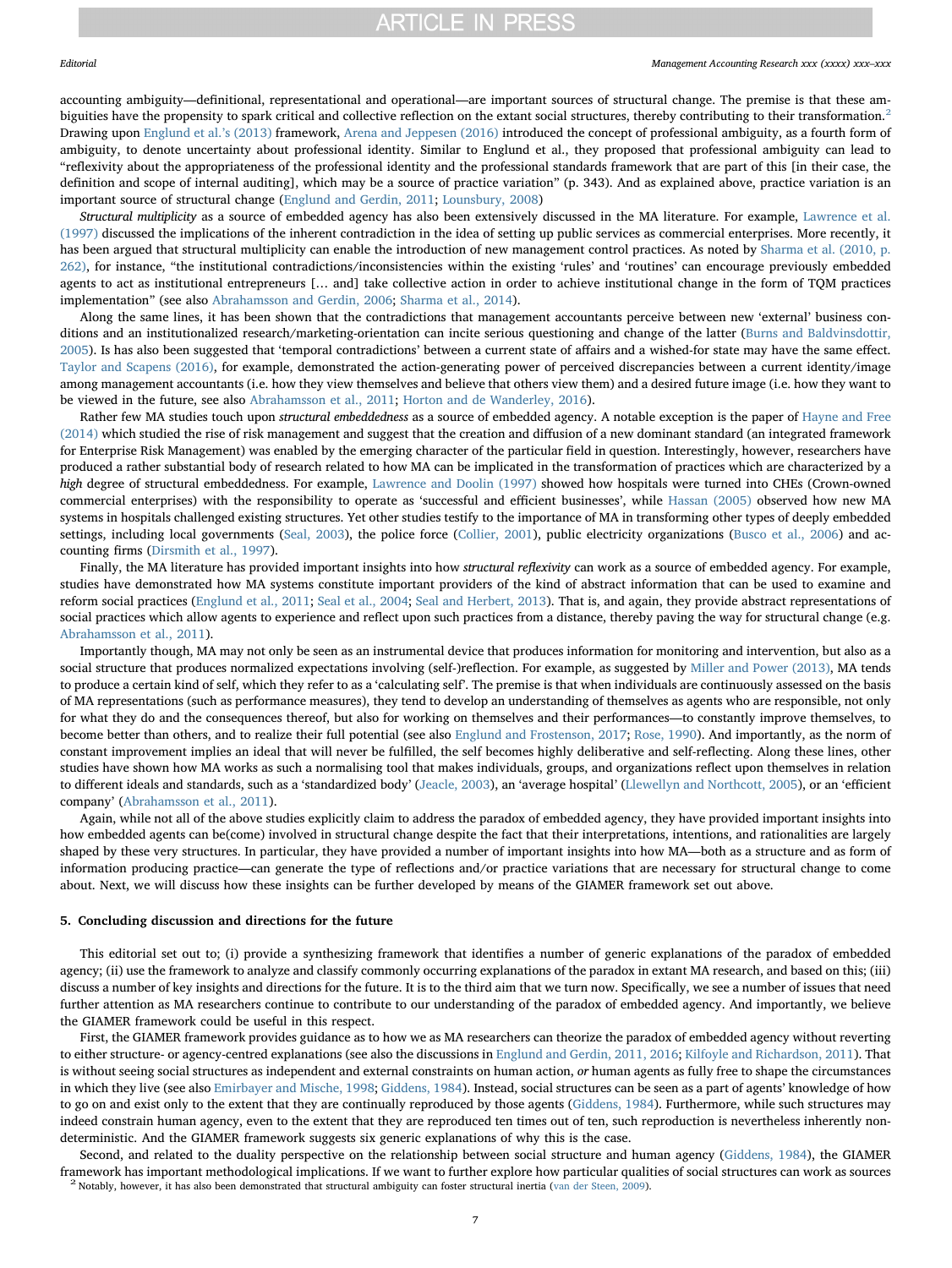### Editorial *Management Accounting Research xxx (xxxx) xxx–xxx*

of embedded agency, we need access to the empirical domains in and through which these structures come into play and are (re-)produced. Archival documents and interviews are useful when we retrospectively seek to explain how and why embedded agents come to change extant structures, especially when such changes stretch over long time-spans (see e.g. [Jack, 2005](#page-9-52)). However, if we want to elaborate more deeply on the different sources of embedded agency highlighted in the GIAMER framework, we need access to the time-space bound practices through which agents (intentionally or not) come to modify the structures in which they are embedded (see also [Englund and Gerdin, 2014;](#page-8-51) [Englund et al., 2011](#page-8-50)). Accordingly, rather than assuming that events like financial crises, technological innovations and societal transformations are inherently disruptive, we need to study the day-to-day practices in and through which they are constructed as disruptive (or not) (see also [Englund and Gerdin, 2016;](#page-8-15) [Munir,](#page-9-53) [2005\)](#page-9-53).

Third, the GIAMER framework facilitates a generic categorization of the various sources of embedded agency identified in the MA literature. That is, rather than referring to the effects of external shocks, structural contradictions and overlapping social practices, the framework points to more generic explanations of the paradox of embedded agency. Hopefully, a more uniform and generic nomenclature facilitates both comparisons between studies and cumulative theory development in the MA area.

Fourth and related, the framework helps to identify 'blind spots' in the MA area. That is, even though our review of the literature (Section [4](#page-5-0) above) is far from exhaustive, it does suggest that we know relatively little about how structural ambiguity and structural embeddedness, respectively, can prompt and sustain embedded agency (but see e.g. [Englund et al., 2013\)](#page-8-1). It also highlights that more work is needed to analytically disentangle how two or more sources of embedded agency can interact to explain structural change (see e.g. [Sharma et al., 2014](#page-9-1), who showed that structural inadequacy and multiplicity may co-produce structural change).

To conclude, we believe that the GIAMER framework developed in this editorial offers new insights into how we can understand the paradox of embedded agency and as such it may be used as a basis for future MA research. Importantly however, we also believe that it can be used as a springboard for MA researchers to contribute to the more general debate on the paradox of embedded agency. In fact, while it is certainly more common for MA researchers to borrow 'grand theories' from other domains (such as various forms of institutional theory and structuration theory) so as to better understand MA phenomena, than the other way around, the paradox of embedded agency appears to be an area in which MA researchers could have much to say to a broader audience. For as several studies have already shown, MA practices can be an important source of organizational and societal change, by making deeply embedded structures visible, and thus 'thinkable' [\(Ezzamel et al., 2012](#page-8-52)), and by prompting structural ambiguity [\(Englund et al., 2013](#page-8-1)) and structural reflexivity ([Burns and Baldvinsdottir, 2005;](#page-8-46) [Seal et al., 2004](#page-9-42)). A further exploration of how and why MA is involved in these types of structural change could allow MA researchers to make their voices heard also in the broader debates about the paradox of embedded agency.

### 6. The papers in this special issue

We now turn to the three papers included in this Special Issue. Each explores different aspects of MA and the paradox of embedded agency. The first paper is based on a field study of public sector budgeting practices in the UK. Following the radical cuts in local government funding by the central government, [Ahrens and Ferry \(2016\)](#page-8-53) show how Newcastle City Council (NCC) not only resisted the cuts, but also used MA as an important resource in their attempts to pursue change in the form of increased local authority autonomy. They provide important insights into the paradox of embedded agency by showing how the budget cuts resulted in structural inadequacy as they drastically changed the conditions for reproducing NCC's existing operations. This structural inadequacy, in turn, triggered a form of reflexive institutional entrepreneurship where agents not only resisted the imposed changes, but also fought back to transform the power relations that made the imposed changes possible in the first place. Moreover, they illustrate how such processes interweave aspects of the past with visions of the future when institutional entrepreneurs try to deal with all the complexities and ambiguities of the present. More specifically, they illuminate the historical origins of the visions of change, and hence, contribute to our understanding of where the templates come from towards which new structural forms orient themselves.

The second paper by [Hiebl \(2017\)](#page-9-54) nicely complements the study of [Ahrens and Ferry \(2016\)](#page-8-53) by further elaborating on the roles of MA as a political resource for enabling embedded agency. Based on a comprehensive literature review of 64 articles covering more than two decades, he identifies, systematizes and discusses six principal ways in which MA can be mobilized so as to initiate and accomplish structural change. Three of these ways relate to how proactive agents can mobilize MA as a means of creating structural reflexivity by identifying the need, and gaining others' support, for structural change, while the other three relate to how MA can contribute to actually implementing the change. Hiebl'[s \(2017\)](#page-9-54) review not only further stresses the importance of acknowledging the political dimension of embedded agency (see also e.g. [Clemens and Cook, 1999](#page-8-22); [Seo and](#page-9-34) [Creed, 2002\)](#page-9-34), but also systematically disentangles the ways in which MA can be skilfully mobilized to this end. And importantly, the review shows that the mobilization of MA is rarely enough to accomplish structural change. Rather, MA typically interacts with a large array of other political resources, such as hierarchical power, discourse and anxiety.

The third paper, by Horton and Wanderley, complements the other two by theorizing the change potential inherent in structural multiplicity. More precisely, they pick up on an important, yet largely unexplored source of embedded agency, namely, the role of multiple identities and identity conflicts amongst management accountants. In brief, they propose that coexisting, multilevel and nested identities—e.g. in terms of personal, professional and organizational identities—are likely to spark processes of job crafting and identity work through creating commitments to multiple and potentially conflicting interests and values. They also highlight the role of management accountants' job discretion and business involvement in shaping their responses to perceived identity conflicts. Accordingly, the conceptual framework developed by Horton and Wanderley serves as a useful starting point for further exploring the complex link between nested identities and structural change in the MA profession.

All-in-all, the three papers in this Special Issue contribute to extant MA research on the paradox of embedded agency by drawing attention to important, yet largely unexplored sources of embedded agency. We hope that these papers, together with the GIAMER framework set out above, will spawn further conceptual and empirical work to better understand how and why embedded agency may come about.

### Acknowledgements

We thank Bob Scapens for his useful comments on earlier drafts of this editorial. Financial support for this project was provided by Örebro University, and the Jan Wallander and Tom Hedelius Foundation (P2015-0031:1).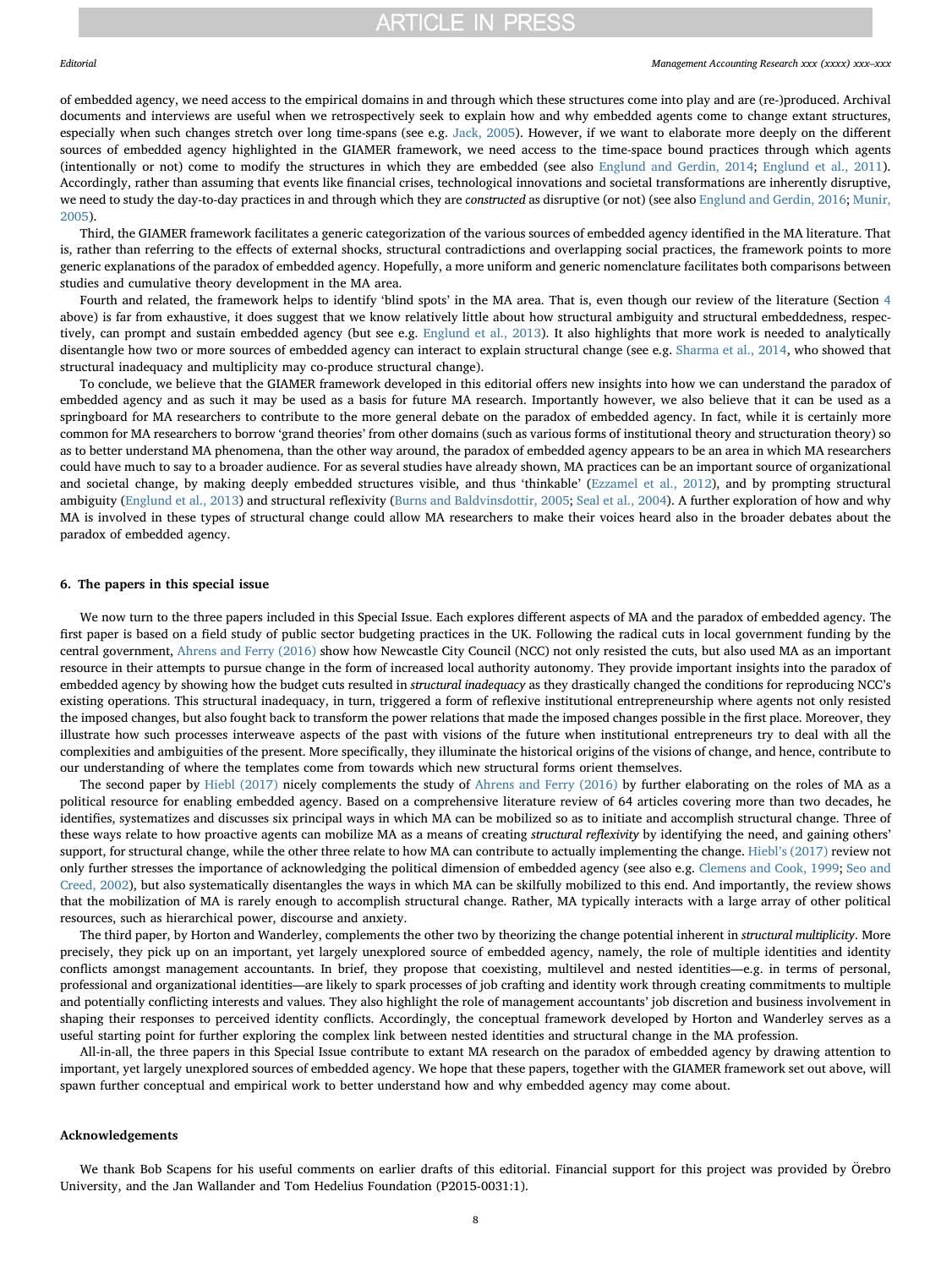## References

<span id="page-8-32"></span><span id="page-8-5"></span>Abdelnour, S., Hasselbladh, H., Kallinikos, J., 2017. Agency and institutions in organization studies. Organ. Stud. 38, 1775–1792. [http://dx.doi.org/10.1177/0170840617708007.](http://dx.doi.org/10.1177/0170840617708007) Abrahamsson, G., Gerdin, J., 2006. Exploiting institutional contradictions: the role of management accounting in continuous improvement implementation. Qual. Res. Account. Manag. 3, 126–144. <http://dx.doi.org/10.1108/11766090610670668>.

<span id="page-8-47"></span>Abrahamsson, G., Englund, H., Gerdin, J., 2011. Organizational identity and management accounting change. Account. Audit. Account. J. 24, 345–376. [http://dx.doi.org/10.1108/](http://dx.doi.org/10.1108/09513571111124045) [09513571111124045.](http://dx.doi.org/10.1108/09513571111124045)

<span id="page-8-42"></span>Ahrens, T., Chapman, C., 2002. The structuration of legitimate performance measures and management: day-to-day contests of accountability in a U.K. restaurant chain. Manag. Account. Res. 13, 151–171. <http://dx.doi.org/10.1006/mare.2001.0187>.

<span id="page-8-53"></span>Ahrens, T., Ferry, L., 2016. Institutional entrepreneurship, practice memory, and cultural memory: choice and creativity in the pursuit of endogenous change of local authority budgeting. Manag. Account. Res. [http://dx.doi.org/10.1016/j.mar.2016.11.001.](http://dx.doi.org/10.1016/j.mar.2016.11.001)

<span id="page-8-27"></span>Alam, M., Lawrence, S., Nandan, R., 2004. Accounting for economic development in the context of post-colonialism: the Fijian experience. Crit. Perspect. Account. 15, 135–157. [http://](http://dx.doi.org/10.1016/S1045-2354(03)00006-6) [dx.doi.org/10.1016/S1045-2354\(03\)00006-6.](http://dx.doi.org/10.1016/S1045-2354(03)00006-6)

<span id="page-8-30"></span><span id="page-8-6"></span>Amenta, E., Ramsey, K.M., 2010. Institutional theory. Handbook of Politics: State and Society in Global Perspective. pp. 15–39. [http://dx.doi.org/10.1007/978-0-387-68930-2.](http://dx.doi.org/10.1007/978-0-387-68930-2) [Archer, M., 2003. Structure, Agency and the Internal Conversation. Cambridge University Press, Cambridge.](http://refhub.elsevier.com/S1044-5005(17)30047-1/sbref0040)

<span id="page-8-28"></span>Arena, M., Jeppesen, K.K., 2016. Practice variation in public sector internal auditing: an institutional analysis. Eur. Account. Rev. 25, 319–345. [http://dx.doi.org/10.1080/09638180.](http://dx.doi.org/10.1080/09638180.2015.1018917) [2015.1018917.](http://dx.doi.org/10.1080/09638180.2015.1018917)

<span id="page-8-39"></span>Ball, S.J., 2003. The teacher's soul and the terrors of performativity. J. Educ. Policy 18, 215–228. <http://dx.doi.org/10.1080/0268093022000043065>.

<span id="page-8-11"></span>Bandura, A., 2001. Social cognitive theory: an agentic perspective. Annu. Rev. Psychol. 52, 1–26. [http://dx.doi.org/10.1146/annurev.psych.52.1.1.](http://dx.doi.org/10.1146/annurev.psych.52.1.1)

<span id="page-8-17"></span>Barley, S.R., Tolbert, P.S., 1997. Institutionalization and structuration: studying the links between action and institution. Organ. Stud. 18, 93–117. [http://dx.doi.org/10.1177/](http://dx.doi.org/10.1177/017084069701800106) [017084069701800106](http://dx.doi.org/10.1177/017084069701800106).

<span id="page-8-7"></span>Battilana, J., D'[Aunno, T., 2009. The paradox of embedded agency: straw-man argument or central epistemological issue? In: Lawrence, T., Suddaby, R., Leca, B. \(Eds.\), Institutional](http://refhub.elsevier.com/S1044-5005(17)30047-1/sbref0065) [Work: A New Agenda for Institutional Studies of Organization. Cambridge University Press, Cambridge, pp. 31](http://refhub.elsevier.com/S1044-5005(17)30047-1/sbref0065)–58.

<span id="page-8-24"></span>Battilana, J., Leca, B., Boxenbaum, E., 2009. How actors change institutions: towards a theory of institutional entrepreneurship. Acad. Manag. Ann. 3, 65-107. [http://dx.doi.org/10.](http://dx.doi.org/10.1080/19416520903053598) [1080/19416520903053598](http://dx.doi.org/10.1080/19416520903053598).

<span id="page-8-36"></span><span id="page-8-33"></span>Beck, U., 1994. The reinvention of politics: towards a theory of reflexive modernization. Refl[exive Modernization: Politics, Tradition and Aesthetics in the Modern Social Order. pp. 1](http://refhub.elsevier.com/S1044-5005(17)30047-1/sbref0075)–55. Beckert, J., 2010. Institutional isomorphism revisited: convergence and divergence in institutional change. Sociol. Theory 28, 150-166. [http://dx.doi.org/10.1111/j.1467-9558.2010.](http://dx.doi.org/10.1111/j.1467-9558.2010.01369.x) [01369.x.](http://dx.doi.org/10.1111/j.1467-9558.2010.01369.x)

<span id="page-8-31"></span>Benson, J.K., 1977. Organizations: a dialectical view. Adm. Sci. Q. 22, 1. <http://dx.doi.org/10.2307/2391741>.

<span id="page-8-37"></span><span id="page-8-18"></span>Boström, M., Lidskog, R., Uggla, Y., 2017. A reflexive look at reflexivity in environmental sociology. Environ. Sociol. 3, 6-16. [http://dx.doi.org/10.1080/23251042.2016.1237336.](http://dx.doi.org/10.1080/23251042.2016.1237336) Bourdieu, P., 1977. Outline of a theory of practice. Camb. Stud. Soc. Anthropol. 16, 248. [http://dx.doi.org/10.1590/S0103-20702013000100001.](http://dx.doi.org/10.1590/S0103-20702013000100001)

<span id="page-8-13"></span>Bruce, K., von Staden, P., 2017. Towards micro-foundations of institutional change. J. Manag. Hist. 23, 223–240. [http://dx.doi.org/10.1108/JMH-03-2017-0011.](http://dx.doi.org/10.1108/JMH-03-2017-0011)

<span id="page-8-46"></span>Burns, J., Baldvinsdottir, G., 2005. An institutional perspective of accountants' new roles—the interplay of contradictions and praxis. Eur. Account. Rev. 14, 725-757. [http://dx.doi.org/](http://dx.doi.org/10.1080/09638180500194171) [10.1080/09638180500194171](http://dx.doi.org/10.1080/09638180500194171).

<span id="page-8-20"></span>Burns, J., Scapens, R.W., 2000. Conceptualizing management accounting change: an institutional framework. Manag. Account. Res. 11, 3–25. [http://dx.doi.org/10.1006/mare.1999.](http://dx.doi.org/10.1006/mare.1999.0119) [0119.](http://dx.doi.org/10.1006/mare.1999.0119)

<span id="page-8-45"></span><span id="page-8-40"></span>Busco, C., Riccaboni, A., Scapens, R.W., 2006. Trust for accounting and accounting for trust. Manag. Account. Res. 17, 11–41. [http://dx.doi.org/10.1016/j.mar.2005.08.001.](http://dx.doi.org/10.1016/j.mar.2005.08.001) Caetano, A., 2014. Reflexivity and social change: a critical discussion of reflexive modernization and individualization theses. Port. J. Soc. Sci. 13, 93–109. [http://dx.doi.org/10.1386/](http://dx.doi.org/10.1386/pjss.13.1.93_1)

<span id="page-8-22"></span>[pjss.13.1.93\\_1](http://dx.doi.org/10.1386/pjss.13.1.93_1). Clemens, E.S., Cook, J.M., 1999. Politics and institutionalism: explaining durability and change. Annu. Rev. Sociol. 25, 441–466. [http://dx.doi.org/10.1146/annurev.soc.25.1.441.](http://dx.doi.org/10.1146/annurev.soc.25.1.441)

<span id="page-8-48"></span>Collier, P.M., 2001. The power of accounting: a field study of local financial management in a police force. Manag. Account. Res. 12, 465–486. [http://dx.doi.org/10.1006/mare.2001.](http://dx.doi.org/10.1006/mare.2001.0157) [0157.](http://dx.doi.org/10.1006/mare.2001.0157)

<span id="page-8-44"></span><span id="page-8-14"></span>Colomy, P., 1998. Neofunctionalism and neoinstitutionalism: human agency and interest in institutional change. Sociol. Forum 13, 265–300. [http://dx.doi.org/10.2307/684885.](http://dx.doi.org/10.2307/684885) Conrad, L., 2005. A structuration analysis of accounting systems and systems of accountability in the privatised gas industry. Crit. Perspect. Account. 16, 1-26. [http://dx.doi.org/10.](http://dx.doi.org/10.1016/S1045-2354(02)00212-5) [1016/S1045-2354\(02\)00212-5.](http://dx.doi.org/10.1016/S1045-2354(02)00212-5)

<span id="page-8-2"></span>Covaleski, M.A., Dirsmith, M.W., Weiss, J.M., 2013. The social construction, challenge and transformation of a budgetary regime: the endogenization of welfare regulation by institutional entrepreneurs. Account. Organ. Soc. 38, 333–364. [http://dx.doi.org/10.1016/j.aos.2013.08.002.](http://dx.doi.org/10.1016/j.aos.2013.08.002)

<span id="page-8-26"></span>Dacin, M.T., Goodstein, J., Scott, W.R., 2002. Institutional theory and institutional change: introduction to the special research forum. Acad. Manag. J. 45, 45–57. [http://dx.doi.org/10.](http://dx.doi.org/10.2307/3069284) [2307/3069284](http://dx.doi.org/10.2307/3069284).

<span id="page-8-43"></span>Dent, J.F., 1991. Accounting and organizational cultures: a field study of the emergence of a new organizational reality. Account. Organ. Soc. 16, 705-732. [http://dx.doi.org/10.1016/](http://dx.doi.org/10.1016/0361-3682(91)90021-6) [0361-3682\(91\)90021-6.](http://dx.doi.org/10.1016/0361-3682(91)90021-6)

<span id="page-8-8"></span>DiMaggio, P.J., Powell, W.W., 1983. The iron cage revisited: institutional isomorphism and collective rationality in organizational fields. Am. Sociol. Rev. 48, 147. [http://dx.doi.org/10.](http://dx.doi.org/10.2307/2095101) [2307/2095101](http://dx.doi.org/10.2307/2095101).

<span id="page-8-9"></span>DiMaggio, [P.J., 1988. Interest and agency in institutional theory. Institutional Patterns and Organizations. MA: Ballinger, Cambridge, pp. 3](http://refhub.elsevier.com/S1044-5005(17)30047-1/sbref0165)–22.

<span id="page-8-29"></span>DiMaggio, P., 1997. Culture and cognition. Annu. Rev. Sociol. 23, 263–287. <http://dx.doi.org/10.1146/annurev.soc.23.1.263>.

<span id="page-8-19"></span>Dillard, J.F., Rigsby, J.T., Goodman, C., 2004. The making and remaking of organization context. Account. Audit. Account. J. 17, 506–542. [http://dx.doi.org/10.1108/](http://dx.doi.org/10.1108/09513570410554542) [09513570410554542.](http://dx.doi.org/10.1108/09513570410554542)

<span id="page-8-49"></span>Dirsmith, M.W., Heian, J.B., Covaleski, M.A., 1997. Structure and agency in an institutionalized setting: the application and social transformation of control in the Big Six. Account. Organ. Soc. 22, 1–27. [http://dx.doi.org/10.1016/S0361-3682\(96\)00005-0.](http://dx.doi.org/10.1016/S0361-3682(96)00005-0)

<span id="page-8-25"></span>Durand, R., McGuire, J., 2005. Legitimating agencies in the face of selection: the case of AACSB. Organ. Stud. 26, 165-196. <http://dx.doi.org/10.1177/0170840605049465>.

<span id="page-8-16"></span>

<span id="page-8-3"></span>Emirbayer, M., Mische, A., 1998. What is agency? Am. J. Sociol. 103, 962–1023. http://dx.doi.org/10.1086/231294<br>Emirbayer, M., 1997. Manifesto for a relational sociology. Am. J. Sociol. 103, 281–317. http://dx.doi.org/10.1

<span id="page-8-41"></span>Englund, H., Frostenson, M., 2017. Managing performance evaluation uncertainties in schools: when teachers become struggling performers. Eur. Educ. Res. J. 16, 885–906. [http://dx.](http://dx.doi.org/10.1177/1474904117693243) [doi.org/10.1177/1474904117693243.](http://dx.doi.org/10.1177/1474904117693243)

<span id="page-8-23"></span>Englund, H., Gerdin, J., 2011. Agency and structure in management accounting research: reflections and extensions of Kilfoyle and Richardson. Crit. Perspect. Account. 22, 581–592. [http://dx.doi.org/10.1016/j.cpa.2011.03.002.](http://dx.doi.org/10.1016/j.cpa.2011.03.002)

<span id="page-8-51"></span>Englund, H., Gerdin, J., 2014. Structuration theory in accounting research: applications and applicability. Crit. Perspect. Account. 25, 162-180. [http://dx.doi.org/10.1016/j.cpa.2012.10.](http://dx.doi.org/10.1016/j.cpa.2012.10.001) [001](http://dx.doi.org/10.1016/j.cpa.2012.10.001).

<span id="page-8-15"></span>Englund, H., Gerdin, J., 2016. What can(not) a flat and local structuration ontology do for management accounting research? Qual. Res. Account. Manag. 13, 252–263. [http://dx.doi.org/](http://dx.doi.org/10.1108/QRAM-02-2016-0012) [10.1108/QRAM-02-2016-0012.](http://dx.doi.org/10.1108/QRAM-02-2016-0012)

<span id="page-8-50"></span>Englund, H., Gerdin, J., Burns, J., 2011. 25 years of Giddens in accounting research: achievements, limitations and the future. Account. Organ. Soc. 36, 494–513. [http://dx.doi.org/10.](http://dx.doi.org/10.1016/j.aos.2011.10.001) [1016/j.aos.2011.10.001.](http://dx.doi.org/10.1016/j.aos.2011.10.001)

<span id="page-8-1"></span>Englund, H., Gerdin, J., Abrahamsson, G., 2013. Accounting ambiguity and structural change. Account. Audit. Account. J. 26, 423–448. [http://dx.doi.org/10.1108/](http://dx.doi.org/10.1108/09513571311311883) [09513571311311883.](http://dx.doi.org/10.1108/09513571311311883)

<span id="page-8-52"></span>Ezzamel, M., Robson, K., Stapleton, P., 2012. The logics of budgeting: theorization and practice variation in the educational field. Account. Organ. Soc. 37, 281–303. [http://dx.doi.org/](http://dx.doi.org/10.1016/j.aos.2012.03.005) [10.1016/j.aos.2012.03.005.](http://dx.doi.org/10.1016/j.aos.2012.03.005)

<span id="page-8-38"></span>Farrugia, D., 2015. Addressing the problem of reflexivity in theories of reflexive modernisation: subjectivity and structural contradiction. J. Sociol. 51, 872-886. [http://dx.doi.org/10.](http://dx.doi.org/10.1177/1440783313480396) [1177/1440783313480396](http://dx.doi.org/10.1177/1440783313480396).

<span id="page-8-35"></span><span id="page-8-34"></span>Feldman, M.S., 2000. Organizational routines as a source of continuous change. Organ. Sci. 11, 611–629. [http://dx.doi.org/10.1287/orsc.11.6.611.12529.](http://dx.doi.org/10.1287/orsc.11.6.611.12529)

Fligstein, N., 1997. Social skill and institutional theory. Am. Behav. Sci. 40, 397–405. [http://dx.doi.org/10.1177/0002764297040004003.](http://dx.doi.org/10.1177/0002764297040004003)

<span id="page-8-10"></span><span id="page-8-0"></span>Fligstein, N., 2001. Social skill and the theory of fields. Sociol. Theory 19, 105–125. <http://dx.doi.org/10.1017/CBO9781107415324.004>. Giddens, A., 1979. Central Problems in Social Theory. Macmillan Press LTD, London. [http://dx.doi.org/10.1007/978-1-349-16161-4.](http://dx.doi.org/10.1007/978-1-349-16161-4)

<span id="page-8-4"></span>Giddens, A., 1984. Elements of the theory of structuration. Const. Soc. Outl. Theory Struct. 1-40. [http://dx.doi.org/10.1111/j.1468-5914.1983.tb00463.x.](http://dx.doi.org/10.1111/j.1468-5914.1983.tb00463.x)

<span id="page-8-12"></span>[Giddens, A., 1990a. The Consequences of Modernity. Polity Press, Cambridge.](http://refhub.elsevier.com/S1044-5005(17)30047-1/sbref0265)

<span id="page-8-21"></span>[Giddens, A., 1990b. Structuration theory and sociological analysis. In: Clark, J., Modgil, C., Modgil, S. \(Eds.\), Anthony Giddens Consensus and Controversy. Falmer Press, London, pp.](http://refhub.elsevier.com/S1044-5005(17)30047-1/sbref0270)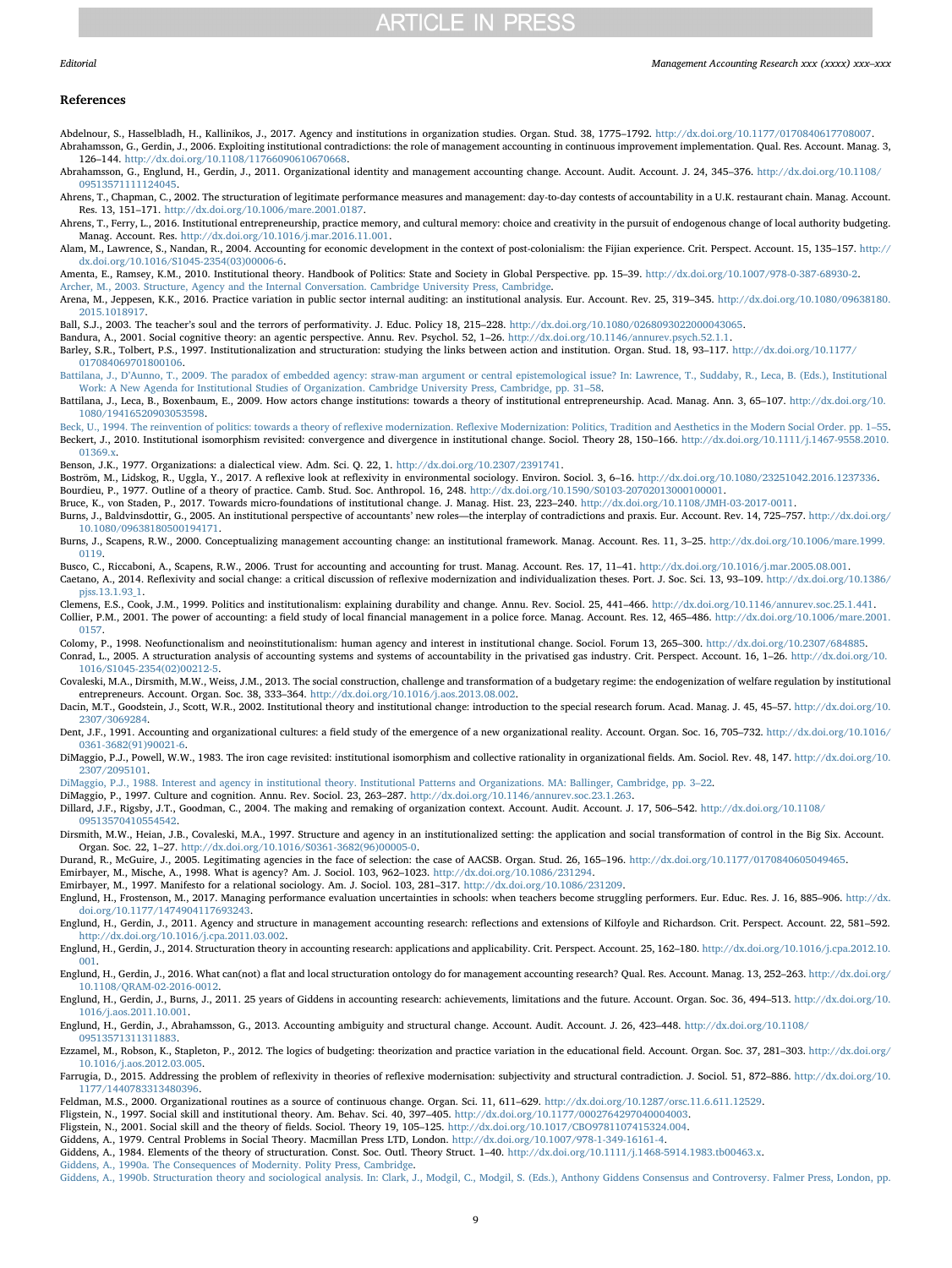297–[315](http://refhub.elsevier.com/S1044-5005(17)30047-1/sbref0270).

<span id="page-9-23"></span>Gray, B., Purdy, J.M., Ansari, S., 2015. From interactions to institutions: microprocesses of framing and mechanisms for the structuring of institutional fields. Acad. Manag. Rev. 40, 115–143. [http://dx.doi.org/10.5465/amr.2013.0299.](http://dx.doi.org/10.5465/amr.2013.0299)

<span id="page-9-7"></span>Grenwood, R., Oliver, C., Suddaby, R., Sahlin-Andersson, K., 2008. The SAGE Handbook of Organizational Institutionalism, The SAGE Handbook of Organizational Institutionalism. [http://dx.doi.org/10.4135/9781849200387.n28.](http://dx.doi.org/10.4135/9781849200387.n28)

<span id="page-9-24"></span>Harris, S.G., 1994. Organizational culture and individual sensemaking: a schema-based perspective. Organ. Sci. 5, 309–321. <http://dx.doi.org/10.1287/orsc.5.3.309>.

<span id="page-9-46"></span><span id="page-9-39"></span>Hassan, M.K., 2005. Management accounting and organisational change: an institutional perspective. J. Account. Organ. Chang. 1. <http://dx.doi.org/10.1108/18325910510635326>. [Hassan, M.K., 2010. Understanding the behavioural aspects of costing systems in public health organisations. Int. J. Behav. Account. Financ. 1, 207](http://refhub.elsevier.com/S1044-5005(17)30047-1/sbref0295)–223.

<span id="page-9-8"></span>Hasselbladh, H., Kallinikos, J., 2000. The project of rationalization: a critique and reappraisal of neo-institutionalism in organization studies. Organ. Stud. 21, 697-720. [http://dx.doi.org/](http://dx.doi.org/10.1177/0170840600214002) [10.1177/0170840600214002](http://dx.doi.org/10.1177/0170840600214002).

<span id="page-9-45"></span>Hayne, C., Free, C., 2014. Hybridized professional groups and institutional work: COSO and the rise of enterprise risk management. Account. Organ. Soc. 39, 309-330. [http://dx.doi.org/](http://dx.doi.org/10.1016/j.aos.2014.05.002) [10.1016/j.aos.2014.05.002.](http://dx.doi.org/10.1016/j.aos.2014.05.002)

<span id="page-9-17"></span>Heugens, P.P.M.A.R., Lander, M.W., 2009. Structure! agency! (and other quarrels): a meta-analysis of institutional theories of organization. Acad. Manag. J. 52, 61-85. [http://dx.doi.org/](http://dx.doi.org/10.5465/amj.2009.36461835) [10.5465/amj.2009.36461835](http://dx.doi.org/10.5465/amj.2009.36461835).

<span id="page-9-54"></span>Hiebl, M.R.W., 2017. Management accounting as a political resource for enabling embedded agency. Manag. Account. Res. [http://dx.doi.org/10.1016/j.mar.2017.03.003.](http://dx.doi.org/10.1016/j.mar.2017.03.003)

<span id="page-9-22"></span>Hitlin, S., Elder, G.H., 2007. Time, self, and the curiously abstract concept of agency. Sociol. Theory 25, 170-191. [http://dx.doi.org/10.1111/j.1467-9558.2007.00303.x.](http://dx.doi.org/10.1111/j.1467-9558.2007.00303.x)

<span id="page-9-2"></span>Holm, P., 1995. The dynamics of institutionalization: transformation processes in norwegian fisheries. Adm. Sci. Q. 40, 398. [http://dx.doi.org/10.2307/2393791.](http://dx.doi.org/10.2307/2393791)

<span id="page-9-44"></span>Horton, K.E., de Wanderley, C.A., 2016. Identity conflict and the paradox of embedded agency in the management accounting profession: adding a new piece to the theoretical jigsaw. Manag. Account. Res. [http://dx.doi.org/10.1016/j.mar.2016.06.002.](http://dx.doi.org/10.1016/j.mar.2016.06.002)

<span id="page-9-19"></span>Hwang, H., Colyvas, J.A., 2011. Problematizing actors and institutions in institutional work. J. Manag. Inq. 20, 62–66. <http://dx.doi.org/10.1177/1056492610387705>.

<span id="page-9-52"></span>Jack, L., 2005. Stocks of knowledge, simplification and unintended consequences: the persistence of post-war accounting practices in UK agriculture. Manag. Account. Res. 16, 59-79. [http://dx.doi.org/10.1016/j.mar.2004.08.003.](http://dx.doi.org/10.1016/j.mar.2004.08.003)

<span id="page-9-51"></span><span id="page-9-11"></span>Jeacle, I., 2003. Accounting and the construction of the standard body. Account. Organ. Soc. 28, 357-377. [http://dx.doi.org/10.1016/S0361-3682\(02\)00021-1](http://dx.doi.org/10.1016/S0361-3682(02)00021-1). Jepperson, R.L., 1991. Institutions, institutional effects, and institutionalism. The New Institutionalism in Organizational Analysis. pp. 143-163. http://dx.doi.org/10.1097/0000433-[198206000-00020.](http://dx.doi.org/10.1097/00000433-198206000-00020)

<span id="page-9-31"></span>Kay, N., 2008. Reappraising the nature of the firm: the role and influence of lexical and structural ambiguity. Organ. Stud. 29, 1209-1226. [http://dx.doi.org/10.1177/](http://dx.doi.org/10.1177/0170840608094777) [0170840608094777.](http://dx.doi.org/10.1177/0170840608094777)

<span id="page-9-0"></span>Kilfoyle, E., Richardson, A.J., 2011. Agency and structure in budgeting: thesis, antithesis and synthesis. Crit. Perspect. Account. 22, 183-199. [http://dx.doi.org/10.1016/j.cpa.2010.06.](http://dx.doi.org/10.1016/j.cpa.2010.06.013) [013](http://dx.doi.org/10.1016/j.cpa.2010.06.013).

<span id="page-9-29"></span>Lawrence, S., Doolin, B., 1997. Introducing system contradiction to effect change in the public sector. Int. J. Public Sect. Manag. 10, 490-504. [http://dx.doi.org/10.1108/](http://dx.doi.org/10.1108/09513559710193327) [09513559710193327.](http://dx.doi.org/10.1108/09513559710193327)

<span id="page-9-40"></span><span id="page-9-14"></span>[Lawrence, T., Suddaby, R., 2006. Institutions and institutional work. In: Clegg, S., Hardy, C., Lawrence, T., Nord, W. \(Eds.\), The SAGE Handbook of Organization Studies, pp. 215](http://refhub.elsevier.com/S1044-5005(17)30047-1/sbref0370)–254. Lawrence, S., Alam, M., Northcott, D., Lowe, T., 1997. Accounting systems and systems of accountability in the New Zealand health sector. Account. Audit. Account. J. 10, 665–683. <http://dx.doi.org/10.1108/09513579710194036>.

<span id="page-9-41"></span><span id="page-9-15"></span>Lawrence, T., Suddaby, R., Leca, B., 2011. Institutional work: refocusing institutional studies of organization. J. Manag. Inq. 20, 52-58. [http://dx.doi.org/10.1177/1056492610387222.](http://dx.doi.org/10.1177/1056492610387222) Llewellyn, S., Northcott, D., 2005. The average hospital. Account. Organ. Soc. 30, 555–583. [http://dx.doi.org/10.1016/j.aos.2004.05.005.](http://dx.doi.org/10.1016/j.aos.2004.05.005)

<span id="page-9-16"></span>Lounsbury, M., Ventresca, M., Hirsch, P.M., 2003. Social movements, field frames and industry emergence: a cultural-political perspective on US recycling. Socio-Econ. Rev. 1, 71–104. <http://dx.doi.org/10.1093/soceco/1.1.71>.

<span id="page-9-21"></span>Lounsbury, M., 2008. Institutional rationality and practice variation: new directions in the institutional analysis of practice. Account. Organ. Soc. 33, 349–361. [http://dx.doi.org/10.](http://dx.doi.org/10.1016/j.aos.2007.04.001) [1016/j.aos.2007.04.001.](http://dx.doi.org/10.1016/j.aos.2007.04.001)

<span id="page-9-37"></span>Lukka, K., 2007. Management accounting change and stability: loosely coupled rules and routines in action. Manag. Account. Res. 18, 76–101. [http://dx.doi.org/10.1016/j.mar.2006.06.](http://dx.doi.org/10.1016/j.mar.2006.06.006) [006](http://dx.doi.org/10.1016/j.mar.2006.06.006).

<span id="page-9-26"></span><span id="page-9-3"></span>Macintosh, N.B., Scapens, R.W., 1990. Structuration theory in management accounting. Account. Organ. Soc. 15, 455–477. [http://dx.doi.org/10.1016/0361-3682\(90\)90028-S](http://dx.doi.org/10.1016/0361-3682(90)90028-S). Mahoney, J., Thelen, K., 2010. A theory of gradual institutional change. Explaining Institutional Change: Ambiguity, Agency, and Power. pp. 1-37. [http://dx.doi.org/10.1111/b.](http://dx.doi.org/10.1111/b.9781444331899.2011.00023.x) [9781444331899.2011.00023.x](http://dx.doi.org/10.1111/b.9781444331899.2011.00023.x).

<span id="page-9-9"></span>Meyer, R.E., Höllerer, M.A., 2014. Does institutional theory need redirecting? J. Manag. Stud. 51, 1221–1233. [http://dx.doi.org/10.1111/joms.12089.](http://dx.doi.org/10.1111/joms.12089)

<span id="page-9-6"></span>Meyer, J.W., Rowan, B., 1977. Institutionalized organizations: formal structure as myth and ceremony. Am. J. Sociol. 83, 340–363. [http://dx.doi.org/10.1086/226550.](http://dx.doi.org/10.1086/226550)

<span id="page-9-28"></span>Meyer, A.D., 1982. Adapting to environmental jolts. Adm. Sci. Q. 27, 515. <http://dx.doi.org/10.2307/2392528>.

<span id="page-9-25"></span>Micelotta, E., Lounsbury, M., Greenwood, R., 2017. Pathways of institutional change: an integrative review and research agenda. J. Manage. 43, 1885-1910. [http://dx.doi.org/10.1177/](http://dx.doi.org/10.1177/0149206317699522) [0149206317699522.](http://dx.doi.org/10.1177/0149206317699522)

<span id="page-9-49"></span>Miller, P., Power, M., 2013. Accounting, organizing, and economizing: connecting accounting research and organization theory. Acad. Manag. Ann. 7, 557–605. [http://dx.doi.org/10.](http://dx.doi.org/10.1080/19416520.2013.783668) [1080/19416520.2013.783668](http://dx.doi.org/10.1080/19416520.2013.783668).

<span id="page-9-38"></span>Modell, S., Jacobs, K., Wiesel, F., 2007. A process (re)turn?. Path dependencies, institutions and performance management in Swedish central government. Manag. Account. Res. 18, 453–475. [http://dx.doi.org/10.1016/j.mar.2006.12.001.](http://dx.doi.org/10.1016/j.mar.2006.12.001)

<span id="page-9-30"></span>Mueller, F., Carter, C., 2007. We are all managers now: managerialism and professional engineering in UK electricity utilities. Account. Organ. Soc. 32, 185-199. [http://dx.doi.org/10.](http://dx.doi.org/10.1016/j.aos.2006.03.006) [1016/j.aos.2006.03.006.](http://dx.doi.org/10.1016/j.aos.2006.03.006)

<span id="page-9-53"></span><span id="page-9-20"></span>Munir, K.A., 2005. The social construction of events: a study of institutional change in the photographic field. Organ. Stud. 26, 93-112. [http://dx.doi.org/10.1177/0170840605049463.](http://dx.doi.org/10.1177/0170840605049463) Mutch, A., 2007. Reflexivity and the institutional entrepreneur: a historical exploration. Organ. Stud. 28, 1123–1140. [http://dx.doi.org/10.1177/0170840607078118.](http://dx.doi.org/10.1177/0170840607078118)

<span id="page-9-27"></span><span id="page-9-12"></span>Oliver, C., 1991. Strategic responses to institutional processes. Acad. Manag. Rev. 16, 145–179. [http://dx.doi.org/10.5465/AMR.1991.4279002.](http://dx.doi.org/10.5465/AMR.1991.4279002) Quattrone, P., Hopper, T., 2001. What does organizational change mean? Speculations on a taken for granted category. Manag. Account. Res. 12, 403–435. [http://dx.doi.org/10.1006/](http://dx.doi.org/10.1006/mare.2001.0176) [mare.2001.0176](http://dx.doi.org/10.1006/mare.2001.0176).

<span id="page-9-33"></span>Rao, H., Monin, P., Durand, R., 2003. Institutional change in Toque Ville: Nouvelle Cuisine as an identity movement in French gastronomy. Am. J. Sociol. 108, 795-843. [http://dx.doi.](http://dx.doi.org/10.1086/367917) [org/10.1086/367917.](http://dx.doi.org/10.1086/367917)

<span id="page-9-36"></span><span id="page-9-18"></span>Reckwitz, A., 2002. Toward a theory of social practices: a development in culturalist theorizing. Eur. J. Soc. Theory 5, 243-263. <http://dx.doi.org/10.1177/13684310222225432>. Roberts, J., Scapens, R., 1985. Accounting systems and systems of accountability—understanding accounting practices in their organisational contexts. Account. Organ. Soc. 10, 443–456.

<span id="page-9-50"></span>[http://dx.doi.org/10.1016/0361-3682\(85\)90005-4.](http://dx.doi.org/10.1016/0361-3682(85)90005-4) Rose, N., 1990. Governing the enterprising self. In: Heelas, P., Morris, P. (Eds.), The Values of the Enterprise Culture—The Moral Debate, pp. 141-164. [http://dx.doi.org/10.1017/](http://dx.doi.org/10.1017/CBO9781107415324.004) [CBO9781107415324.004](http://dx.doi.org/10.1017/CBO9781107415324.004).

<span id="page-9-13"></span>Scott, W.R., 1987. The adolescence of institutional theory. Adm. Sci. Q. 32, 493. [http://dx.doi.org/10.2307/2392880.](http://dx.doi.org/10.2307/2392880)

<span id="page-9-10"></span>Scott, W.R., 2001. Institutions and Organizations. New York 48, 255. 10.1109/MPER.2002.4312460.

Scott, W.R., 2008. Institutions and Organizations: Ideas and Interests. Sage Publications[http://dx.doi.org/10.1016/S0263-2373\(97\)89895-7.](http://dx.doi.org/10.1016/S0263-2373(97)89895-7)

<span id="page-9-35"></span><span id="page-9-32"></span>Scott, W.R., 2010. Reflections: the past and future of research on institutions and institutional change. J. Chang. Manag. 10, 5-21. [http://dx.doi.org/10.1080/14697010903549408.](http://dx.doi.org/10.1080/14697010903549408) [Scott, W.R., 2014. Institutions and Organizations: Ideas, Interests, and Identities, 4th ed. Sage Publications, Thousand Oaks.](http://refhub.elsevier.com/S1044-5005(17)30047-1/sbref0510)

<span id="page-9-48"></span>Seal, W., Herbert, I., 2013. Shared service centres and the role of the finance function. J. Account. Organ. Change 9, 188–205. [http://dx.doi.org/10.1108/18325911311325951.](http://dx.doi.org/10.1108/18325911311325951)

<span id="page-9-42"></span>Seal, W., Berry, A., Cullen, J., 2004. Disembedding the supply chain: institutionalized reflexivity and inter-firm accounting. Account. Organ. Soc. 29, 73-92. [http://dx.doi.org/10.1016/](http://dx.doi.org/10.1016/S0361-3682(02)00055-7) [S0361-3682\(02\)00055-7](http://dx.doi.org/10.1016/S0361-3682(02)00055-7).

<span id="page-9-47"></span>Seal, W., 2003. Modernity, modernization and the deinstitutionalization of incremental budgeting in local government. Financ. Account. Manag. 19, 93-116. [http://dx.doi.org/10.1111/](http://dx.doi.org/10.1111/1468-0408.00165) [1468-0408.00165](http://dx.doi.org/10.1111/1468-0408.00165).

<span id="page-9-34"></span>Seo, M.G., Creed, W.E.D., 2002. Institutional contradictions, praxis, and institutional change: a dialectical perspective. Acad. Manag. Rev. 22, 222-247. [http://dx.doi.org/10.2307/](http://dx.doi.org/10.2307/4134353) [4134353.](http://dx.doi.org/10.2307/4134353)

<span id="page-9-4"></span>Sewell, W.H., 1992. A theory of structure: duality, agency, and transformation. Am. J. Sociol. 98, 1–29. [http://dx.doi.org/10.1086/229967.](http://dx.doi.org/10.1086/229967)

<span id="page-9-43"></span>Sharma, U., Lawrence, S., Lowe, A., 2010. Institutional contradiction and management control innovation: a field study of total quality management practices in a privatized telecommunication company. Manag. Account. Res. 21, 251–264. [http://dx.doi.org/10.1016/j.mar.2010.03.005.](http://dx.doi.org/10.1016/j.mar.2010.03.005)

<span id="page-9-1"></span>Sharma, U., Lawrence, S., Lowe, A., 2014. Accountants as institutional entrepreneurs: changing routines in a telecommunications company. Qual. Res. Account. Manag. 11, 190–214. <http://dx.doi.org/10.1108/QRAM-10-2012-0047>.

<span id="page-9-5"></span>Sovacool, B.K., Hess, D.J., 2017. Ordering theories: typologies and conceptual frameworks for sociotechnical change. Soc. Stud. Sci. 47. [http://dx.doi.org/10.1177/0306312717709363.](http://dx.doi.org/10.1177/0306312717709363)